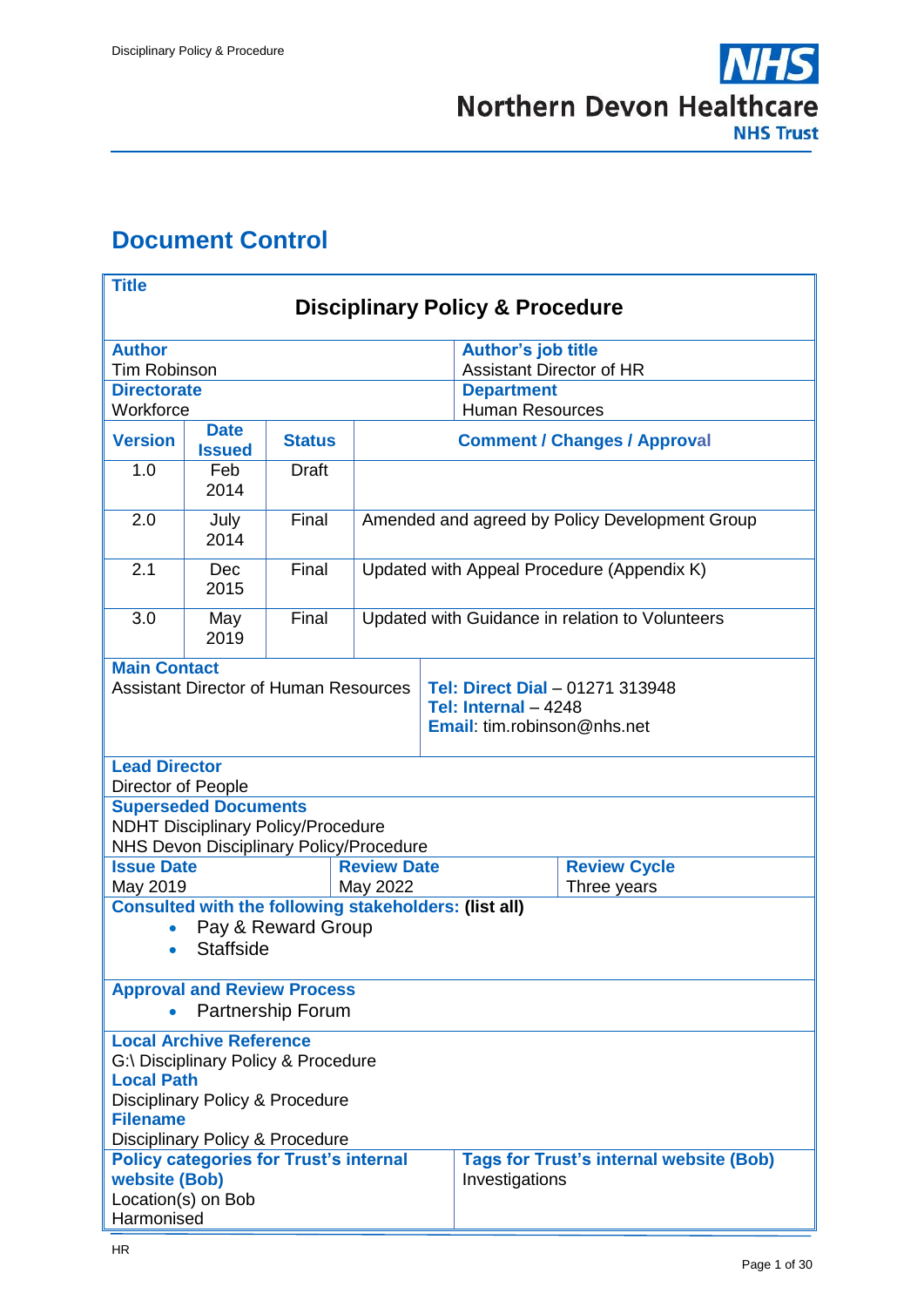

# **CONTENTS**

| 1. |                                                                                      |  |
|----|--------------------------------------------------------------------------------------|--|
| 2. |                                                                                      |  |
| 3. |                                                                                      |  |
|    |                                                                                      |  |
|    |                                                                                      |  |
|    |                                                                                      |  |
|    |                                                                                      |  |
|    |                                                                                      |  |
|    |                                                                                      |  |
|    |                                                                                      |  |
|    |                                                                                      |  |
|    |                                                                                      |  |
| 4. |                                                                                      |  |
|    |                                                                                      |  |
|    | Role & Responsibilities of the Directorate and HR Operations Team  6                 |  |
|    |                                                                                      |  |
|    |                                                                                      |  |
|    |                                                                                      |  |
|    | Role & Responsibilities of the Chair of the Panel/Disciplining Officer 9             |  |
|    |                                                                                      |  |
|    |                                                                                      |  |
|    |                                                                                      |  |
|    |                                                                                      |  |
|    |                                                                                      |  |
| 5. |                                                                                      |  |
|    |                                                                                      |  |
|    |                                                                                      |  |
|    |                                                                                      |  |
|    |                                                                                      |  |
|    |                                                                                      |  |
|    | Significant Event Audits (SEA) / Serious Incidents Requiring Investigation (SIRI) 14 |  |
| 6. |                                                                                      |  |
|    |                                                                                      |  |
|    |                                                                                      |  |
|    |                                                                                      |  |
|    |                                                                                      |  |
|    |                                                                                      |  |
| 7. |                                                                                      |  |
|    |                                                                                      |  |
|    |                                                                                      |  |
|    |                                                                                      |  |
|    |                                                                                      |  |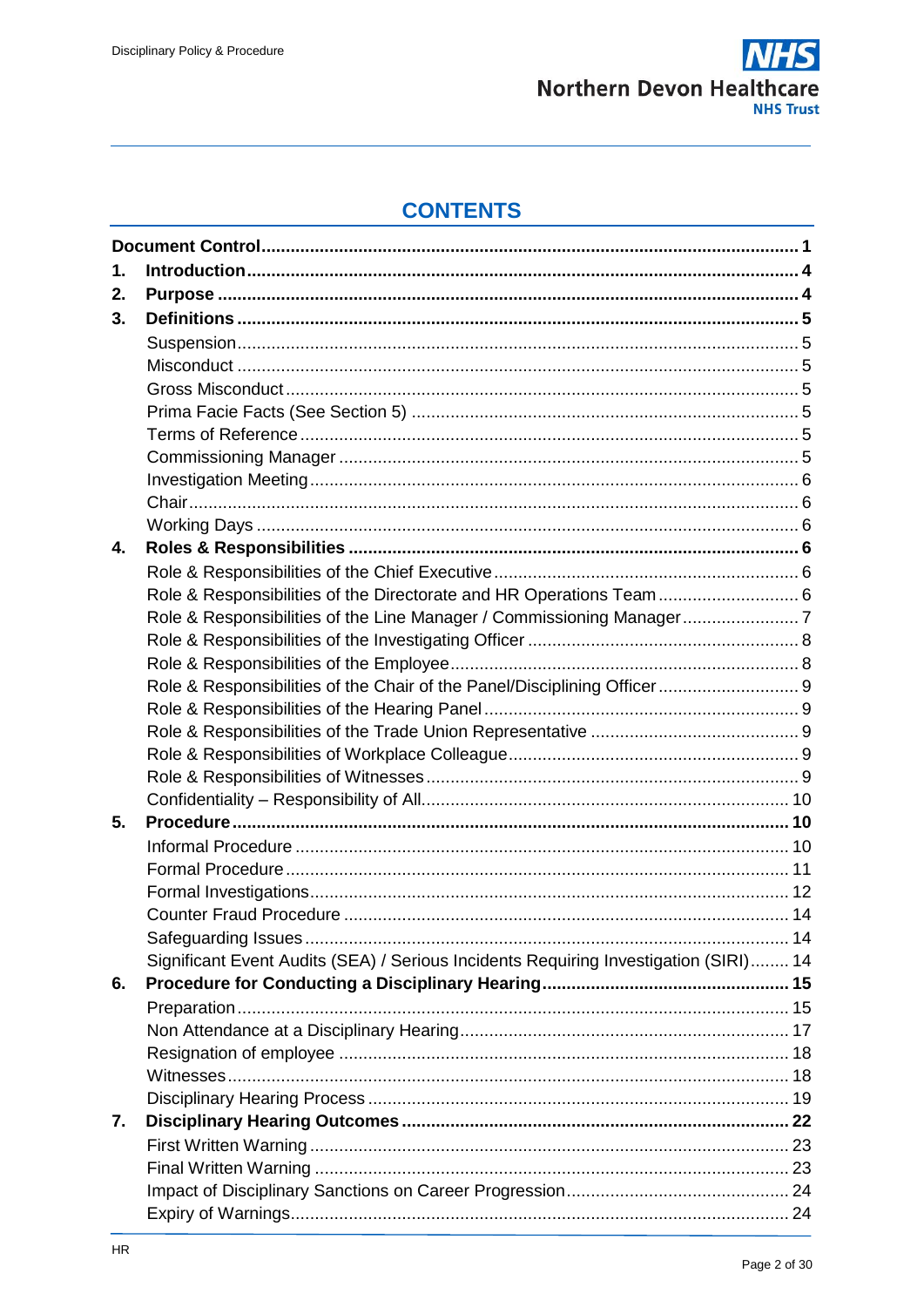|    |                                                                           | 24 |
|----|---------------------------------------------------------------------------|----|
|    |                                                                           | 25 |
|    |                                                                           |    |
|    |                                                                           |    |
| 8. |                                                                           |    |
| 9. |                                                                           |    |
|    |                                                                           |    |
|    |                                                                           |    |
|    |                                                                           |    |
|    |                                                                           |    |
|    | 14. Monitoring Compliance with and the Effectiveness of the Policy        |    |
|    |                                                                           |    |
|    | Process for Implementation and Monitoring Compliance and Effectiveness 29 |    |
|    |                                                                           | 29 |
|    |                                                                           |    |
|    |                                                                           |    |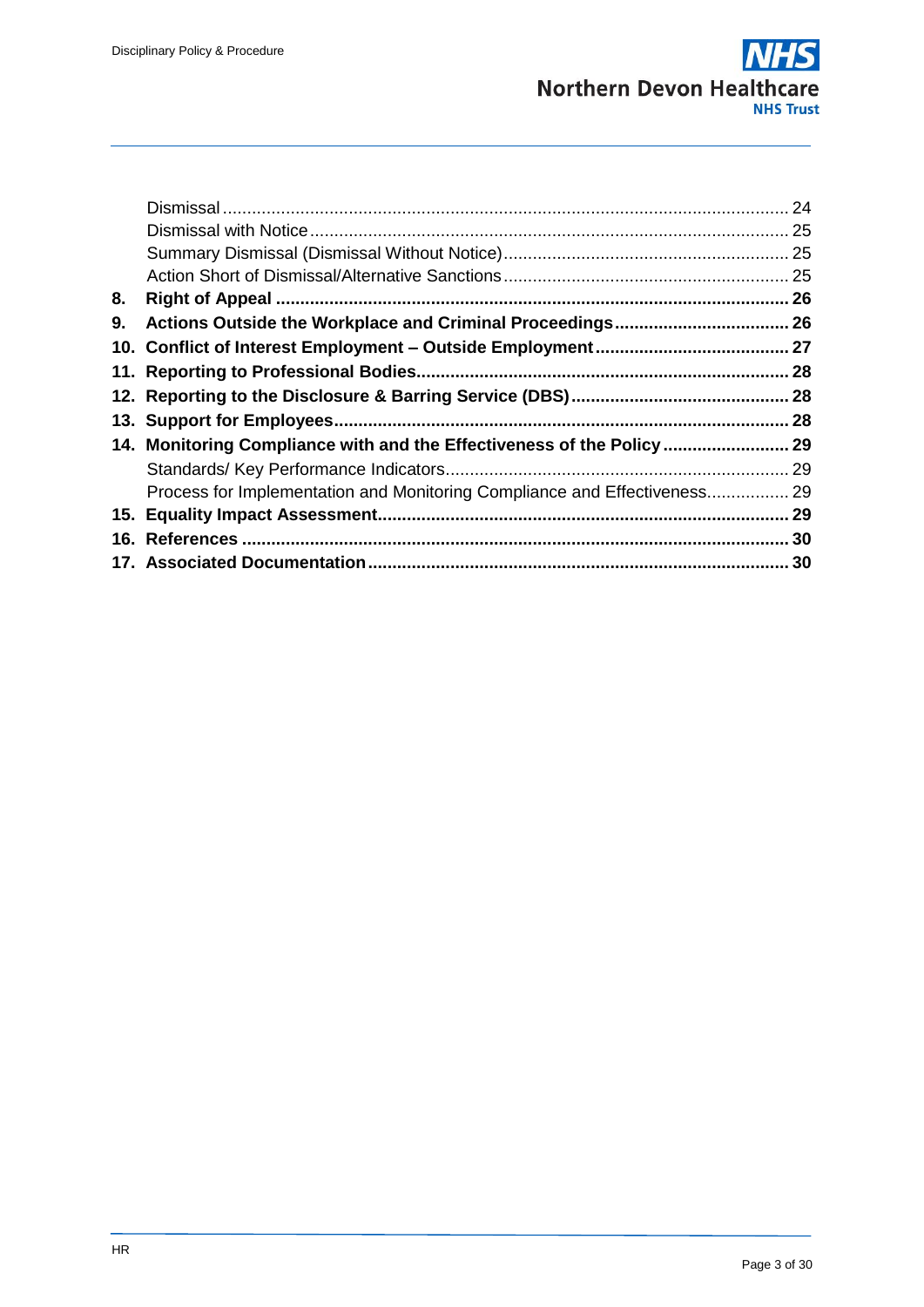

# <span id="page-3-0"></span>**1. Introduction**

This document sets out Northern Devon Healthcare NHS Trust's policy and processes where there are concerns regarding the conduct of an employee. It provides a robust framework to ensure a consistent approach across the whole organisation.

# <span id="page-3-1"></span>**2. Purpose**

Northern Devon Healthcare NHS Trust recognises its obligation outlined in the Employment Rights Act 1996, the Employment Act 2002 and Employment Act 2008 to provide a fair and consistent procedure for all its employees and therefore the purpose of this policy is to:

- Provide a framework within which the Trust can ensure the safe and effective operation of its services by promoting fair treatment of individual employees. It outlines the procedures to be followed for promoting a prompt, fair, non-discriminatory, effective and systematic approach to the enforcement of standards of conduct in line with ACAS (Advisory, Conciliation and Arbitration Service) guidance and best practice.
- Enable members of staff to understand the circumstances which may lead to disciplinary action, the procedures to be followed, the penalties and remedies which may be imposed, and the available rights of representation and appeal.

This policy is to be applied equitably and consistently across the Trust, whether employees are on permanent or fixed term contracts of employment.

Relevant operational policies and protocols must be fully considered and invoked, if appropriate, prior to any disciplinary action being taken.

The policy applies to all employees of the Trust. However, for matters relating to the professional conduct and performance of medical staff, the Trust's policy on Managing Performance Concerns for Medical and Dental Staff should be referred to in the first instance. Where issues of personal misconduct are raised in connection with medical staff then this policy will apply.

Please note that policy does not apply in full to Volunteers. Please see Appendix L for guidance in respect of Volunteers.

Where an employee is an accredited representative of a recognised trade union, no action should be taken until the case has been brought to the attention of the Human Resources (HR) Operations Team, who will discuss the circumstances of the case with the appropriate trade union full time officer. No action under the procedure, other than suspension in instances of apparent gross misconduct will be taken against any accredited staff side representative until the case has been discussed with a full time officer of the relevant trade union or professional body.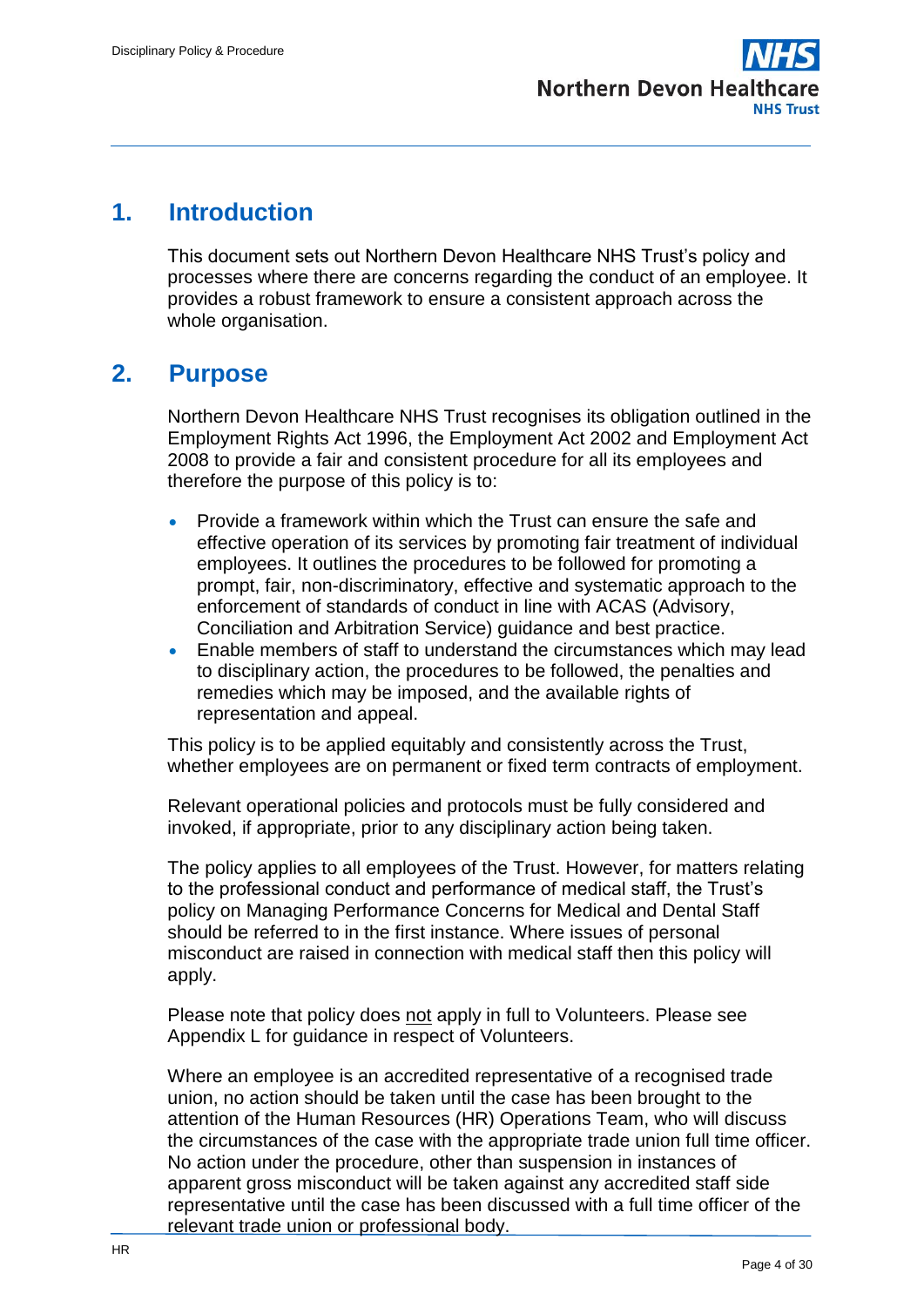

# <span id="page-4-0"></span>**3. Definitions**

## **Suspension**

<span id="page-4-1"></span>**3.1.** Suspension is the process of placing an employee on paid leave, with a requirement that they do not attend work, while an investigation is undertaken into the allegations or concerns reported. Suspension is a neutral act; it is neither a disciplinary action nor an assumption of guilt. Please refer to the Trust's Suspension Policy for further information.

## **Misconduct**

<span id="page-4-2"></span>**3.2.** "Misconduct" is improper, unacceptable or unprofessional behaviour. This can include a breach of Trust rules, regulations, policies, procedures and guidance or negligence, carelessness, thoughtlessness which causes loss, damage, injury or distress to others. See Appendix A for further details of employee rules.

## **Gross Misconduct**

<span id="page-4-3"></span>**3.3.** "Gross Misconduct" is misconduct or gross negligence which is of such a nature, that it fundamentally breaches the contractual relationship between the employee and the Trust and justifies the employer in no longer accepting the continued presence of the employee at the workplace and potentially so serious as to justify the summary dismissal of a member of staff without notice or payment in lieu of notice. See Appendix A for further details and examples.

## **Prima Facie Facts (See Section 5)**

<span id="page-4-4"></span>**3.4.** These are the facts as they appear on initial presentation before the benefit of detailed consideration and/or investigation.

## **Terms of Reference**

<span id="page-4-5"></span>**3.5.** For the purpose of this policy the terms of reference is the framework provided to the investigating officer setting out the issues to be investigated and matters to be considered as part of the investigation.

## **Commissioning Manager**

<span id="page-4-6"></span>**3.6.** The Commissioning Manager is the manager responsible for requesting that an investigation takes place into an alleged incident or matter of concern. The Commissioning Manager is responsible for drawing up the terms of reference for the investigation and appointing the investigating manager. See section 4.3 below for full details on the role and responsibilities of the Commissioning Manager.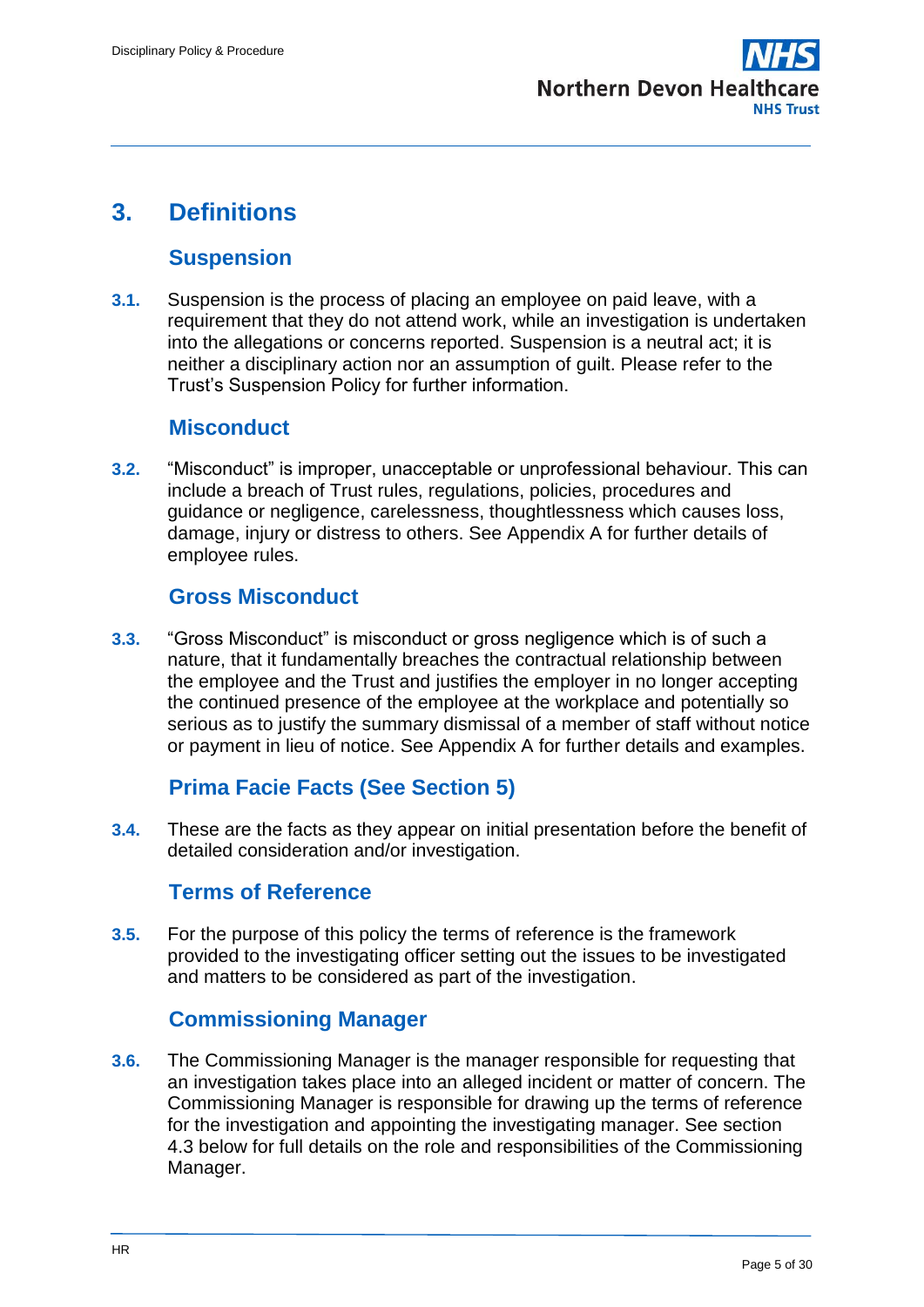

# **Investigation Meeting**

<span id="page-5-0"></span>**3.7.** An investigation meeting is a formal meeting held with employees to establish the facts of the concern / issue raised and is often referred to as a fact-finding meeting. Employees against whom allegations have been lodged are entitled to be accompanied by a Trade Union Representative or workplace colleague at this meeting.

## **Chair**

<span id="page-5-1"></span>**3.8.** The Chair of the panel will be the Manager hearing the case at the Disciplinary Hearing, who may also be referred to as the Disciplining Officer.

## **Working Days**

<span id="page-5-2"></span>**3.9.** For the purposes of the timescales within this Policy the expression 'working day' refers to Monday through Friday and does not include Saturdays or Sundays.

# <span id="page-5-3"></span>**4. Roles & Responsibilities**

### **Role & Responsibilities of the Chief Executive**

<span id="page-5-4"></span>**4.1.** The Chief Executive has the overall responsibility for all matters of Human Resources and ensuring that all mechanisms are in place for the overall implementation, monitoring and revision of this Policy. The Chief Executive has nominated the Director of People as lead for all Human Resources matters.

### <span id="page-5-5"></span>**Role & Responsibilities of the Directorate and HR Operations Team**

**4.2.** It is the role of the HR Operations Team to ensure that employees and line managers receive appropriate advice and guidance in the implementation of this policy. The Directorate is also responsible for providing assurance that this policy has been adhered to in safeguarding the Trust against claims for constructive dismissal.

Where appropriate a representative from the HR Operations Team will work with the Investigating Officer through the formal stages of the disciplinary process where such assistance can be provided in a timely manner. It is not the role of the representative of the HR Operations Team to provide clerical assistance to the investigation.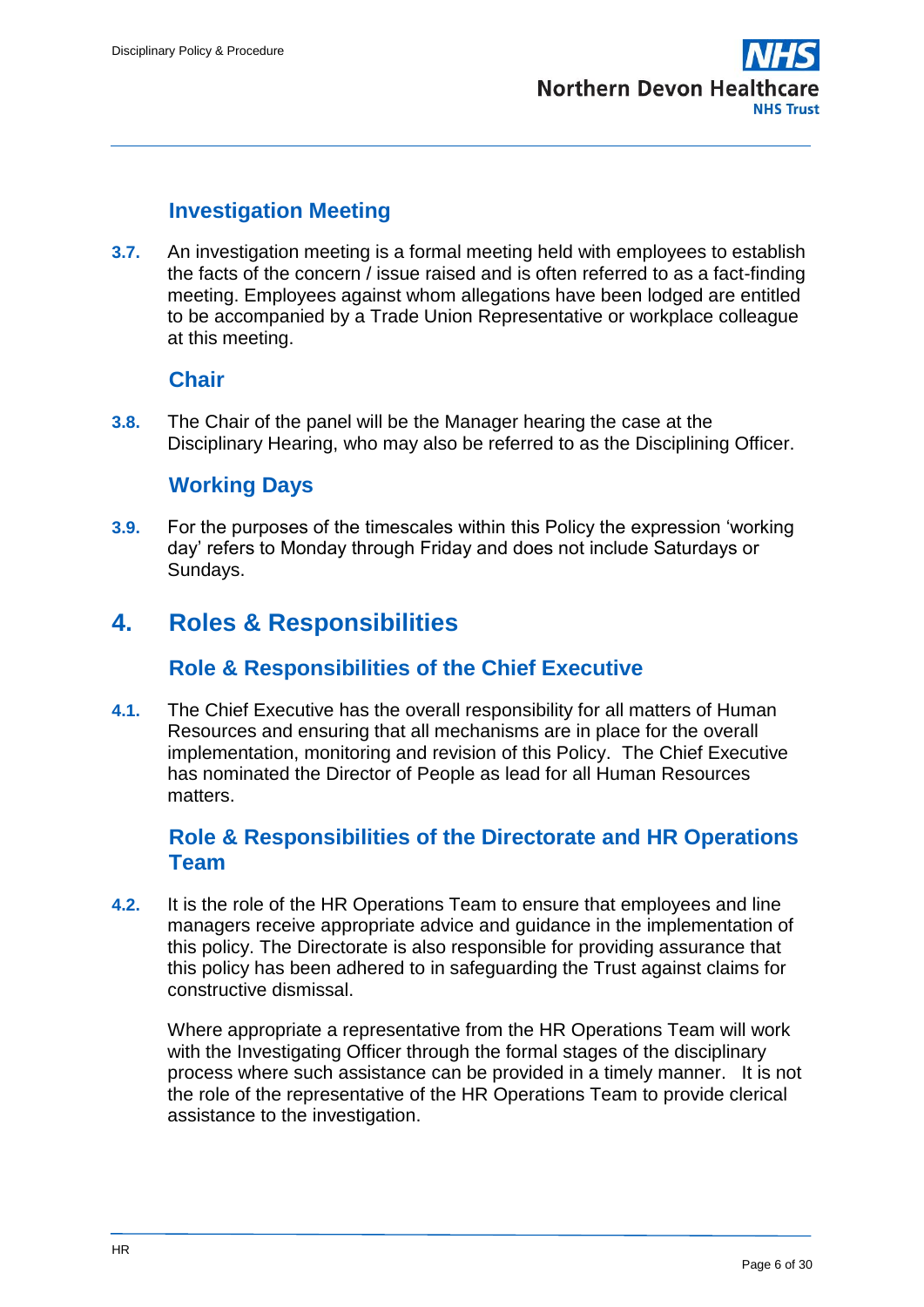## <span id="page-6-0"></span>**Role & Responsibilities of the Line Manager / Commissioning Manager**

**4.3.** Line managers are responsible for implementing this Policy when considering invoking the Disciplinary Procedure. The Line Manager/Commissioning Manager is responsible for reporting all disciplinary matters to the appropriate representative of the HR Operations Team.

Line managers have an important role in seeking to rectify problems of minor lapses in conduct, performance and attendance through discussion with their staff members where the emphasis is on improvement, without using the formal disciplinary procedures. Therefore, managers should ensure that regular meetings are in place, which includes; proper local induction (for new employees, internal transfers and those who have been promoted), management and clinical supervision, 1:1's and Development and Review (Appraisal) meetings. All reasonable efforts should be made to identify the cause of the problem and to identify appropriate support and guidance.

It is normally the role of the line manager or Commissioning Manager to decide whether an employee needs to be suspended, redeployed to alternative duties and/or workplace and/or requires increased supervision for the duration of the investigation or the until the disciplinary process has been completed.

The "Commissioning Manager" will be the manager who instigates the formal procedure and "commissions" the investigation process. Depending on the circumstances of the case this may be the line manager. In more serious cases or where the line manager may be required to undertake the investigation or be a witness, a more senior manager will undertake the role of "Commissioning Manager". The "Commissioning Manager" will set the Terms of Reference and timescale for the investigation. They will be responsible for ensuring that appropriate administrative support is provided to the Investigating Officer, for monitoring the progress of the investigation and ensuring that process is completed robustly and in a timely manner. The "Commissioning Manager" may be called upon to review the Terms of Reference as the investigation progresses. On completion of the investigation, the "Commissioning Manager" will determine whether there is a case to be considered and if so whether the matter should be dealt with under the informal procedure (see 5.1 below) or needs to be dealt with at a formal level. This will normally be at a Disciplinary Hearing. However there may be situations where there is a disciplinary case to be considered but where the Commissioning Manager considers the matter may be more appropriately dealt with through an alternative to a full formal disciplinary hearing. Where this is the case, the Commissioning Manager must discuss the case with an Assistant Director of HR before any alternative option is put to the individual and their representative. (*See Appendix B for further information.)*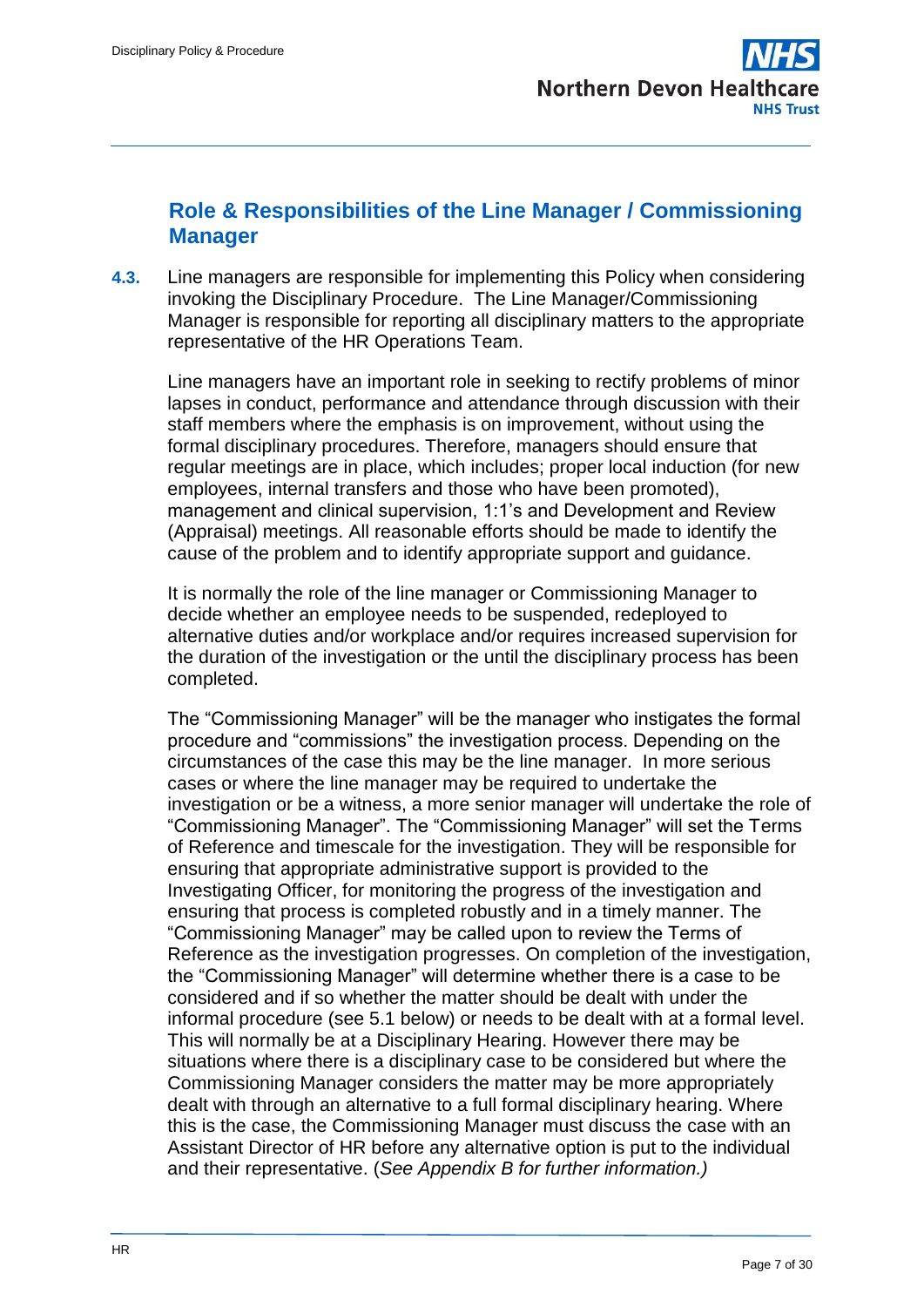Depending on the circumstances, the seriousness of the matter and the extent of their involvement in the investigatory process, the Commissioning Manager may be the manager who will hear the case at a Disciplinary Hearing and in these circumstances would be the Disciplining Officer.

## **Role & Responsibilities of the Investigating Officer**

<span id="page-7-0"></span>**4.4.** The "Investigating Officer" may be the line manager, an appropriate manager from within the department or may be from another department within the Trust, who should have gained relevant training / experience in carrying out, or assisting in, investigations. In exceptional circumstances, it may be necessary to appoint an Investigating Officer from another organisation. The Investigating Officer will not be permitted to hear the case.

The Investigating Officer will be responsible for leading and co-ordinating the investigation (i.e. arranging and conducting interviews, issuing paperwork, preparing the investigation report and management case). The Investigating Officer must ensure that the investigation is carried out in a prompt and timely manner and is responsible for supervising the administrative support provided for the investigation. The Investigating Officer is responsible for the quality of the investigation and the Investigation Report/Management Case. Where necessary the Investigating Officer should seek advice and support from a representative of the HR Operations Team.

## **Role & Responsibilities of the Employee**

<span id="page-7-1"></span>**4.5.** All employees are expected to behave in a manner that is conducive to good relations with their colleagues, managers and the users of the Trust's services. As employees of the Trust, all staff are looked upon to present a good impression to the general public, patients and their relatives/carers, and to avoid any actions that might jeopardise the good reputation of the Trust or its employees.

The responsibilities of employees are to:

- Participate fully in the process
- Seek support as required
- Provide an honest and accurate account when asked
- Maintain confidentiality
- Respond in a timely manner to communication
- Make every effort to attend meetings and maintain open communication with the investigating officer or HR representative supporting the investigation
- Ask questions when unsure
- Escalate any relevant concerns appropriately.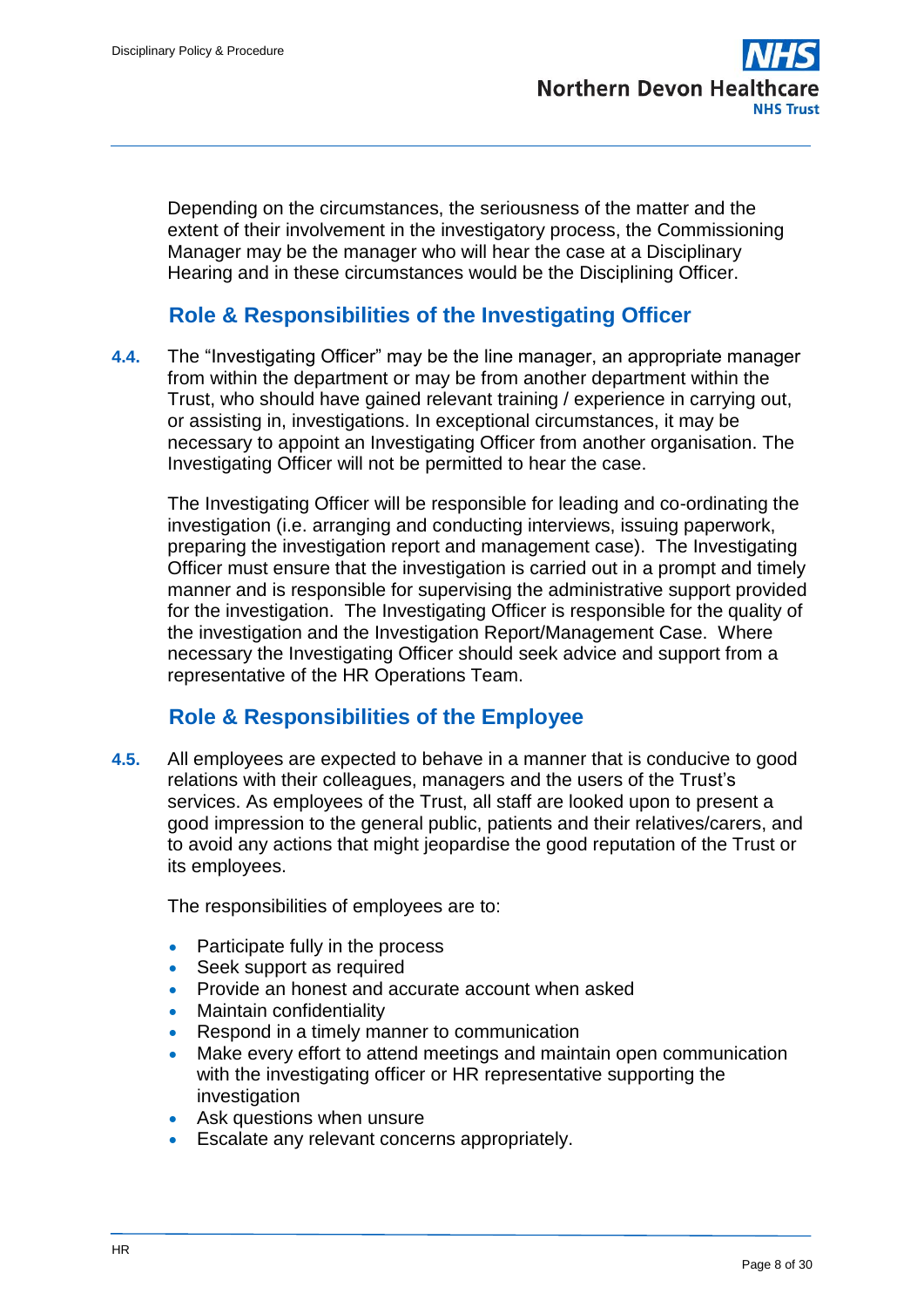

### <span id="page-8-0"></span>**Role & Responsibilities of the Chair of the Panel/Disciplining Officer**

**4.6.** The Chair of the Panel/Disciplining Officer is responsible for ensuring that due process has been followed during the Disciplinary Hearing. The Chair is responsible for confirming the outcome in writing to the employee. Appendix C confirms the Level of Authority for managers involved in Suspension and Chairing Disciplinary Hearings and Appeal Panels.

## **Role & Responsibilities of the Hearing Panel**

<span id="page-8-1"></span>**4.7.** The Hearing Panel is responsible for considering all of the information presented to them from both parties, determining whether a disciplinary sanction is appropriate and if so the level of sanction. The panel will be comprised of a Chair and if necessary another manager. An expert to provide subject matter advice may attend to support the hearing panel.

A member of the HR Operations Team will be available, but depending on the seriousness of the case, not necessarily present, to provide procedural advice and support to the hearing panel. The member of the HR Operations Team may also be a formal member of the panel.

### **Role & Responsibilities of the Trade Union Representative**

<span id="page-8-2"></span>**4.8.** To make themselves available in a timely manner to participate in formal meetings relating to any stage of the disciplinary process and, where they cannot make themselves available in a timely manner, to ensure alternative representation from within the relevant Trade Union is provided to the employee.

To be familiar with and work with the policy and its requirements; they should be consulted with as part of the regular review of this policy.

## **Role & Responsibilities of Workplace Colleague**

<span id="page-8-3"></span>**4.9.** In place of a Trade Union Representative, staff may choose to be accompanied by a workplace colleague at the formal investigation meeting, Disciplinary Hearing or Appeal Hearing. The workplace colleague should be allowed to address meetings and hearings and at a hearing to put and sum up the employee's case, respond on behalf of the employee to any views expressed at the meeting and confer with the employee during the hearing. The workplace colleague does not however have the right to answer questions on the employee's behalf, address the hearing if the employee does not wish it or prevent the employee or employer from explaining their case.

# **Role & Responsibilities of Witnesses**

<span id="page-8-4"></span>**4.10.** To provide an honest and accurate account of what they personally witnessed or heard.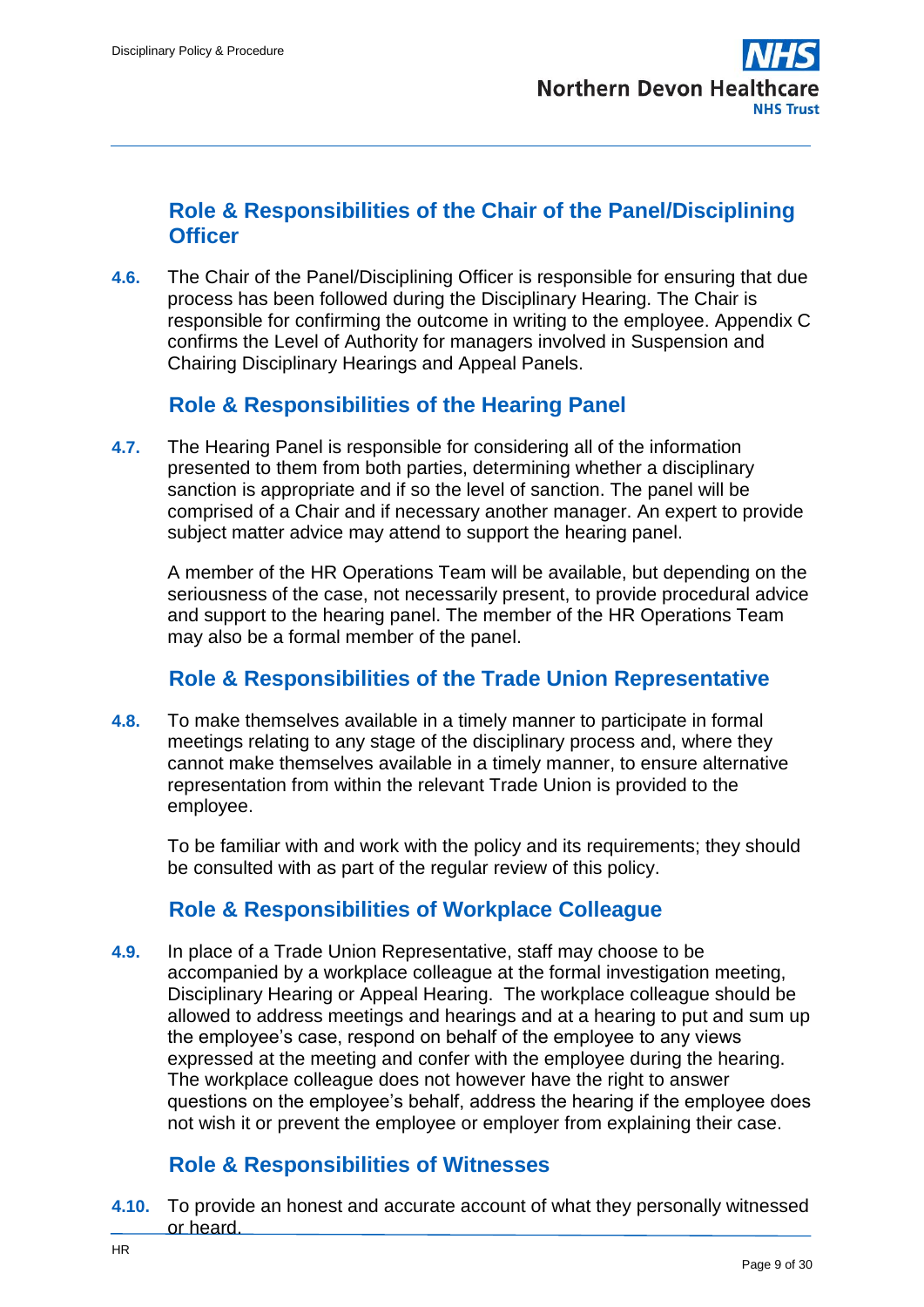To respect the confidentiality of the investigation process and the rights of those involved with it.

If required, to attend the Disciplinary Hearing or Appeal Hearing and answer questions on their evidence. In some cases witnesses may be required to attend, give evidence and undergo cross examination at an Employment Tribunal or professional body Hearing e.g. Nursing & Midwifery Council. Guidance for Witnesses is attached at Appendix D.

## **Confidentiality – Responsibility of All**

<span id="page-9-0"></span>**4.11.** All individuals involved in the investigation of a potential disciplinary issue or in any hearings or other associated processes have a duty and responsibility to treat all information provided or received in the strictest confidence.

# <span id="page-9-1"></span>**5. Procedure**

Managers and supervisors will, through day-to-day management, aim to achieve change and improvement in matters of conduct, performance and attendance on the part of their employees. Where this is not effective, managers will initially consider the need for an informal meeting to raise and address any concerns.

Where misconduct is identified or alleged, the responsible manager may carry out an informal initial investigative meeting to clarify the prima facie facts and to determine whether further investigation is necessary. Following this meeting, the responsible manager will advise the employee accordingly of their decision and ensure this is documented. The informal initial investigative meeting should not be allowed to develop into a full and formal investigative meeting. It will usually be a brief meeting to establish whether the formal process needs to be instigated. Employees will not normally be entitled to be accompanied by a Trade Union representative or workplace colleague during this informal meeting.

Appendix E provides a summary flowchart of the key stages of the Disciplinary Procedure.

# **Informal Procedure**

<span id="page-9-2"></span>**5.1.** In cases of minor misconduct or shortfalls in standards that do not warrant formal disciplinary action, the line manager will, having given reasonable notice, meet with the employee to discuss the nature and cause of the problem, and ensure that a remedial course of action is agreed. Advice on how to manage the informal stage of the disciplinary procedure should be sought from a representative of the HR Operations Team.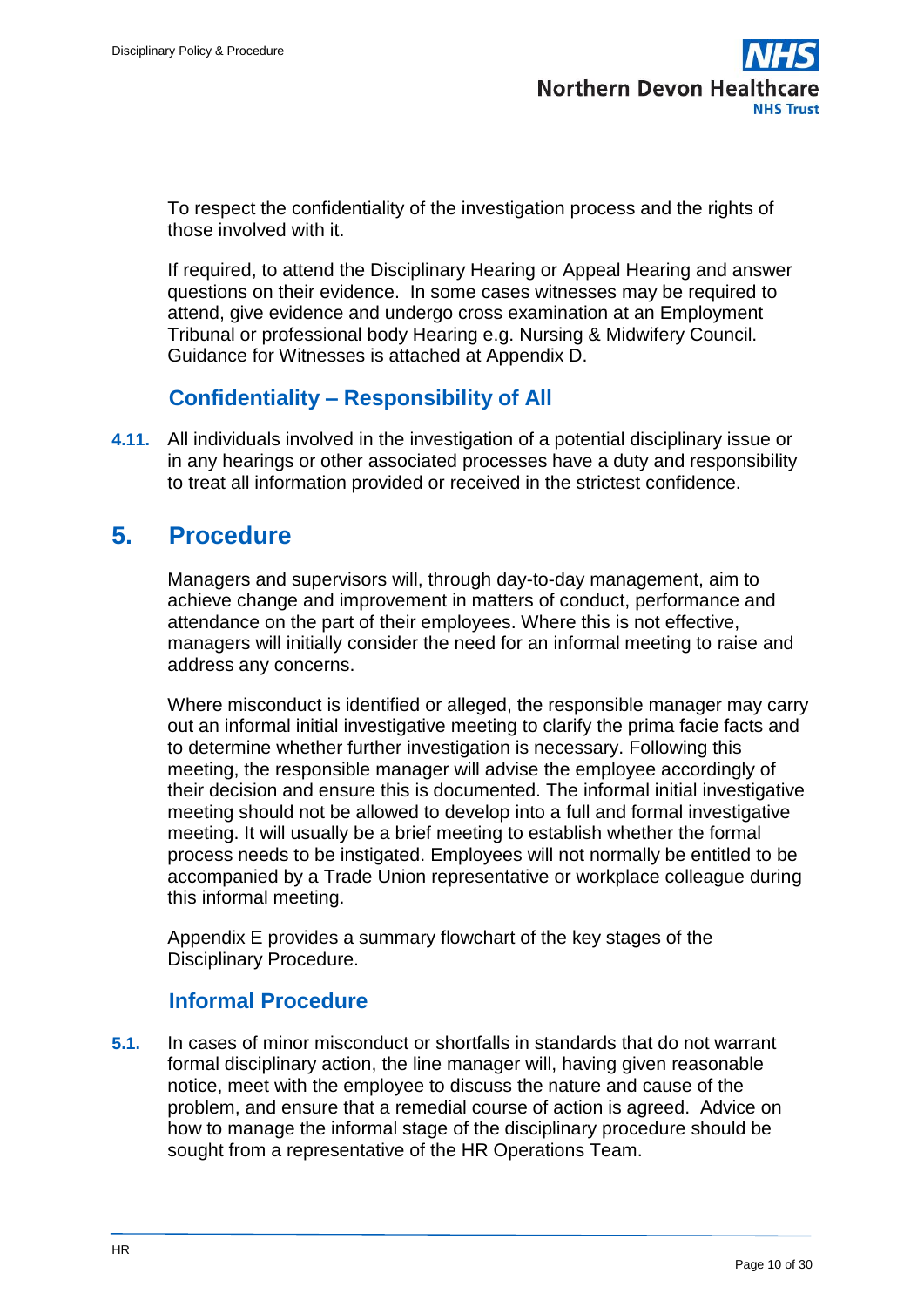The meeting should be a two-way discussion examining possible causes and encouraging improvement. Criticism should be constructive with the emphasis being on finding ways for sustained improvement.

The action will clearly identify the standards that are required to be met and the timescales within which these are to be achieved. The manager will also explain to the employee that if they fail to meet the required standards, or should any repetition occur, this may result in the implementation of the formal disciplinary procedure.

It is essential that notes are kept of the meeting and that the improvements required are confirmed in writing to the employee with a copy placed on their personal file (*see toolkit*).

## **Formal Procedure**

<span id="page-10-0"></span>**5.2.** Where it is not appropriate for an issue to be dealt with at an informal level, the formal disciplinary procedure will be invoked.

#### **5.2.1. Suspension / Restricted Duties / Temporary Redeployment / Transfer of Workplace / Increased Supervision**

The Trust reserves the right where the circumstances warrant it, to suspend an employee with pay, restrict their duties and/or redeploy an employee to an alternative work base while either it carries out an internal investigation or to resolve an issue pertaining to an individual's employment. Temporary redeployment can be anywhere in the Trust (within reason), in a role that the employee has the skills to undertake. In some circumstances registered professional staff may be redeployed to work in a non-registered capacity with increased supervision. The employee should suffer no financial detriment as a result of the temporary redeployment or adjustments which may continue for the duration of the investigation or until the disciplinary process has been completed.

Please refer to the Suspension of Employees Policy for further details and guidance.

After establishing the need for suspension or other restriction the employee should be called to a meeting to inform them of the reason for the action. The line manager should conduct this meeting and must be accompanied during that meeting by another appropriate manager/supervisor or a representative from the HR Operations Team and must not meet with the employee alone. The employee should be offered the opportunity to bring a colleague with them for support, but the manager does not have to postpone the meeting in order for this to be arranged. The employee should receive a letter confirming the outcome of the meeting, the reason(s) for the action and the next steps (*see template letter in Suspension of Employees Policy*).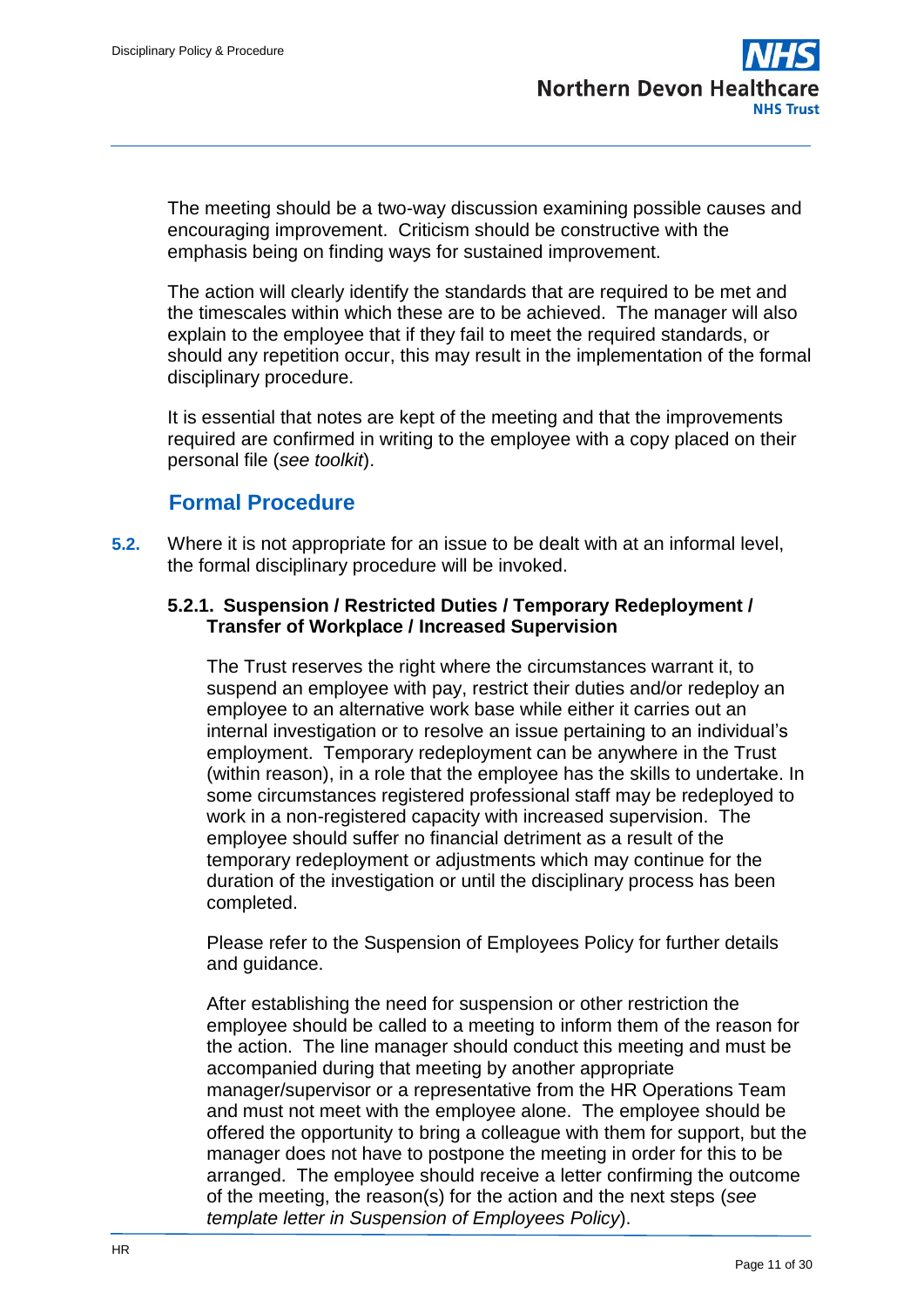# **Formal Investigations**

<span id="page-11-0"></span>**5.3.** When a situation is identified which may potentially require formal disciplinary action, it is the responsibility of the Line Manager to instigate the commissioning of a full investigation. However, if the situation is a fraud related matter it should be reported to either the Director of Finance or the Local Counter Fraud Specialist before implementing this disciplinary policy. See Section 5.4 below and Appendix F.

In deciding how the matter should be investigated, the Commissioning Manager will consider: -

- The nature of the alleged breach
- The seriousness of the alleged breach
- The Trust's policies/protocols and documents
- The Manager's authority level
- What is the lowest level at which the matter can be appropriately handled
- And complete the Terms of Reference for the investigation

An objective Investigating Officer will be appointed in line with the Selection Criteria detailed in Appendix G to lead investigative process. The Commissioning Manager will commission the investigation by giving a factual briefing to the Investigating Officer on the scope and parameters of the investigation ensuring that terms of reference for the investigation areprovided (See Appendix H for Terms of Reference guidance).

The employee will be issued with a copy of the Guidance for Employees as attached at Appendix I.

The Line Manager or Commissioning Manager will advise the employee in writing that the matter will be formally investigated and that the employee will be required to meet with the Investigating Officer. The employee will be informed of their right to be accompanied by a Trade Union representative or workplace colleague (*see toolkit*).

The employee will be issued with a copy of Rights of Staff as attached at Appendix J.

Consideration should be given to the provision of an interpreter or facilitator if there are understanding or language difficulties on the part of the employee. This person may need to attend in addition to the trade union representative or workplace colleague though ideally one person should carry out both roles.

Provision should be made for any reasonable adjustments to accommodate the needs of a person with disabilities.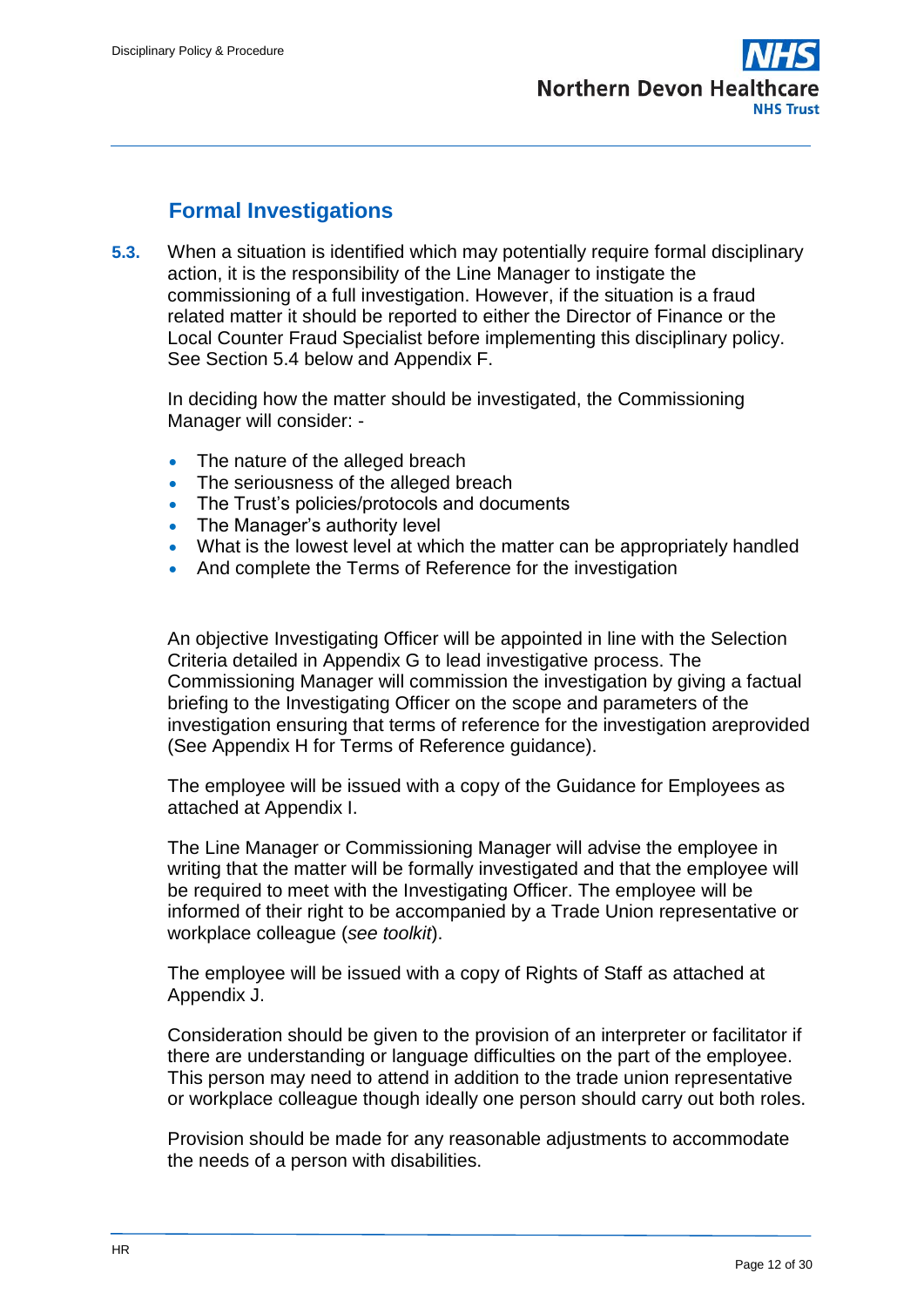The Investigating Officer will complete their investigation of the case as soon as feasible taking into account all of the circumstances. The Investigating Officer may consult with professional colleagues and experts as appropriate. If the investigation exceeds the expected timescales, it is the responsibility of the Investigating Officer to provide the Commissioning Manager, the employee and their representative with an explanation and an estimation of revised timescales.

#### **Actions on Outcome of Investigation**

In the event that there is no case to answer, the employee will be advised in writing that no further investigation or action will be taken on this matter (*See toolkit*). This letter will be kept in the individual's personal file however all other information relating to the investigation should be held confidentially by the HR Operations Team.

In circumstances where the investigation has identified specific recommendations, the relevant line manager will be accountable for the implementation and monitoring of such recommendations and placing a record of this on the personal file.

In the event that the Commissioning Manager finds from the investigation outcome that there is a potential case for disciplinary action they will first decide whether the matter needs to automatically referred to a full Disciplinary Hearing for deliberation or could potentially be dealt with through an agreed alternative mechanism. The process for agreeing alternative options and examples of potential options that can be considered are set out in Appendix B. NOTE: An alternative option to a full Hearing can only be agreed with the support of the individual facing disciplinary action. They will retain the right for the case to be considered at a full formal Disciplinary Hearing if that is their choice. The procedure for conducting a Disciplinary Hearing is set out in Section 6 below.

#### **Procedure for Medical & Dental Staff**

Matters relating to the professional conduct and performance of medical staff Medical and Dental Staff are covered by the Trust's Policy and Procedure for Managing Performance Concerns for Medical and Dental Staff which is available on BOB. However, personal conduct issues for these staff, as for all other staff groups, are dealt with under this Disciplinary Policy. Where cases cover both performance and personal conduct concerns it will be for the Medical Director to decide upon which is the most appropriate procedure to use, having consulted the National Clinical Assessment Service (NCAS) and the Director or Workforce & Organisational Development.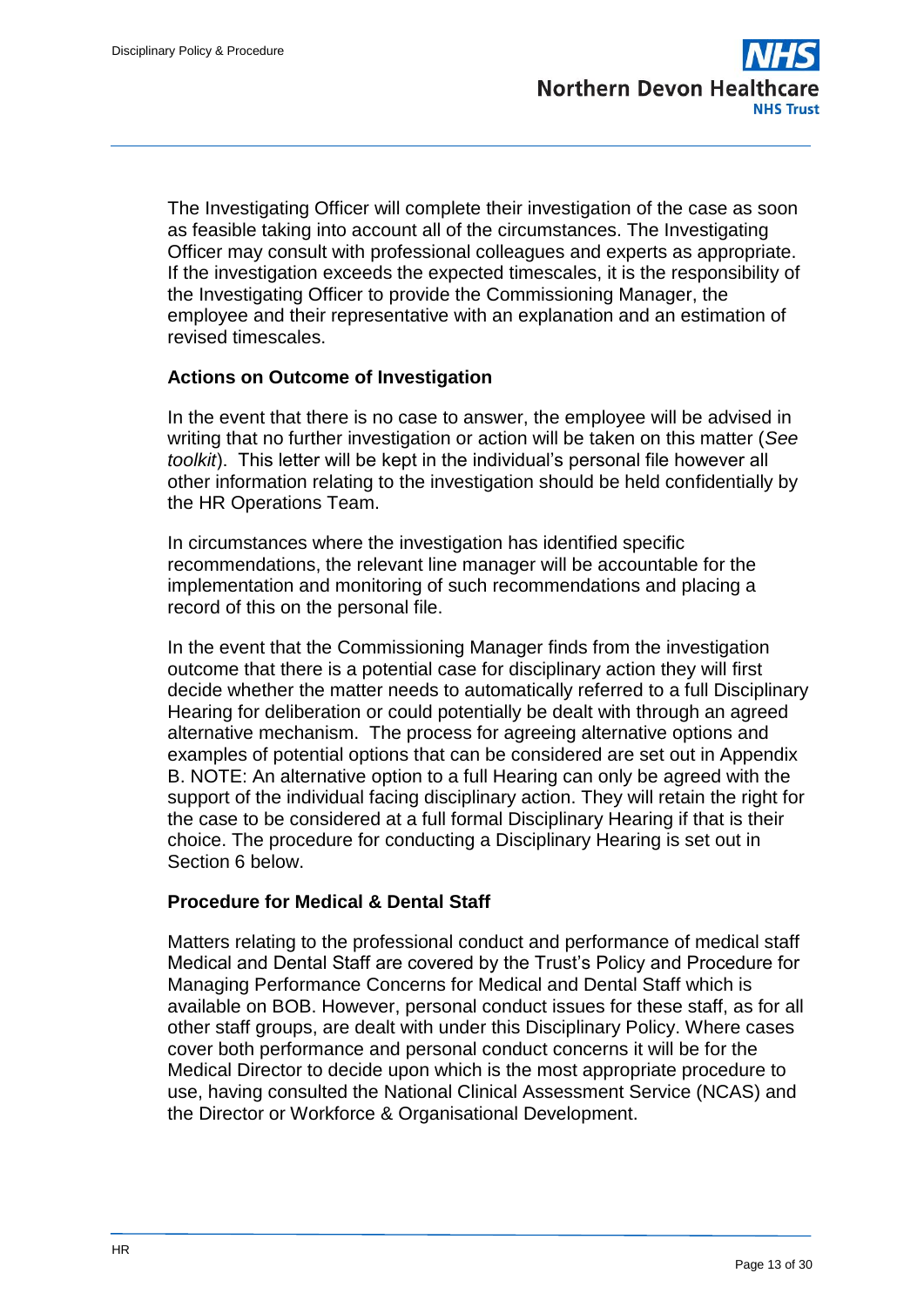Where the alleged misconduct being investigated under the Trust's Disciplinary Policy relates to matters of a professional nature, or where an investigation identifies issues of professional conduct, the investigating officer must obtain appropriate independent professional advice (i.e. NCAS). Similarly where a case involving issues of professional conduct proceeds to a hearing under this procedure the panel must include a member who is medically qualified (in the case of doctors) or dentally qualified (in the case of dentists) and who is not currently employed by the organisation. The Trust will agree the selection of the medical or dental panel member with the Medical Advisory Committee (MAC).

## **Counter Fraud Procedure**

<span id="page-13-0"></span>**5.4.** When an allegation or suspicion has been made against an employee of the Trust relating to Fraud or Corruption the line manager should ensure that the suspected employee is NOT informed and that the process detailed in Appendix F is followed.

# **Safeguarding Issues**

<span id="page-13-1"></span>**5.5.** Where the matter specifically relates to a safeguarding issue for either children or adults then a strategy meeting should be convened in accordance with the Trust's Safeguarding policies and procedures. NOTE: should the disciplinary investigation be conducted under the Multi-Agency Safeguarding Adults or Child Protection provisions, this should be made clear to the employee. Any police or social services investigation may preclude the initial disclosure of information to the employee. In these cases advice and guidance should be sought from the HR Operations Team.

## <span id="page-13-2"></span>**Significant Event Audits (SEA) / Serious Incidents Requiring Investigation (SIRI)**

**5.6.** The purpose and key focus of any SEA and/or SIRI investigation is to identify learning. If issues arise through the course of the investigation which may have implications under the Trust's Disciplinary Policy, consideration should be given by the manager to conducting an HR investigation alongside, but separate from, the SEA or SIRI.

Any witness interviews or statements may be used for both investigations to reduce the need for duplication. In these circumstances all parties who have provided statements to any SEA/SIRI investigation should be informed in writing of the provision of their statements to the Investigating Officer conducting the Disciplinary investigation and provided with the Guide for Witnesses set out in Appendix D. On completion of the SEA/SIRI investigation, the report and any further supporting evidence may also be provided to the Investigating Officer conducting the disciplinary investigation.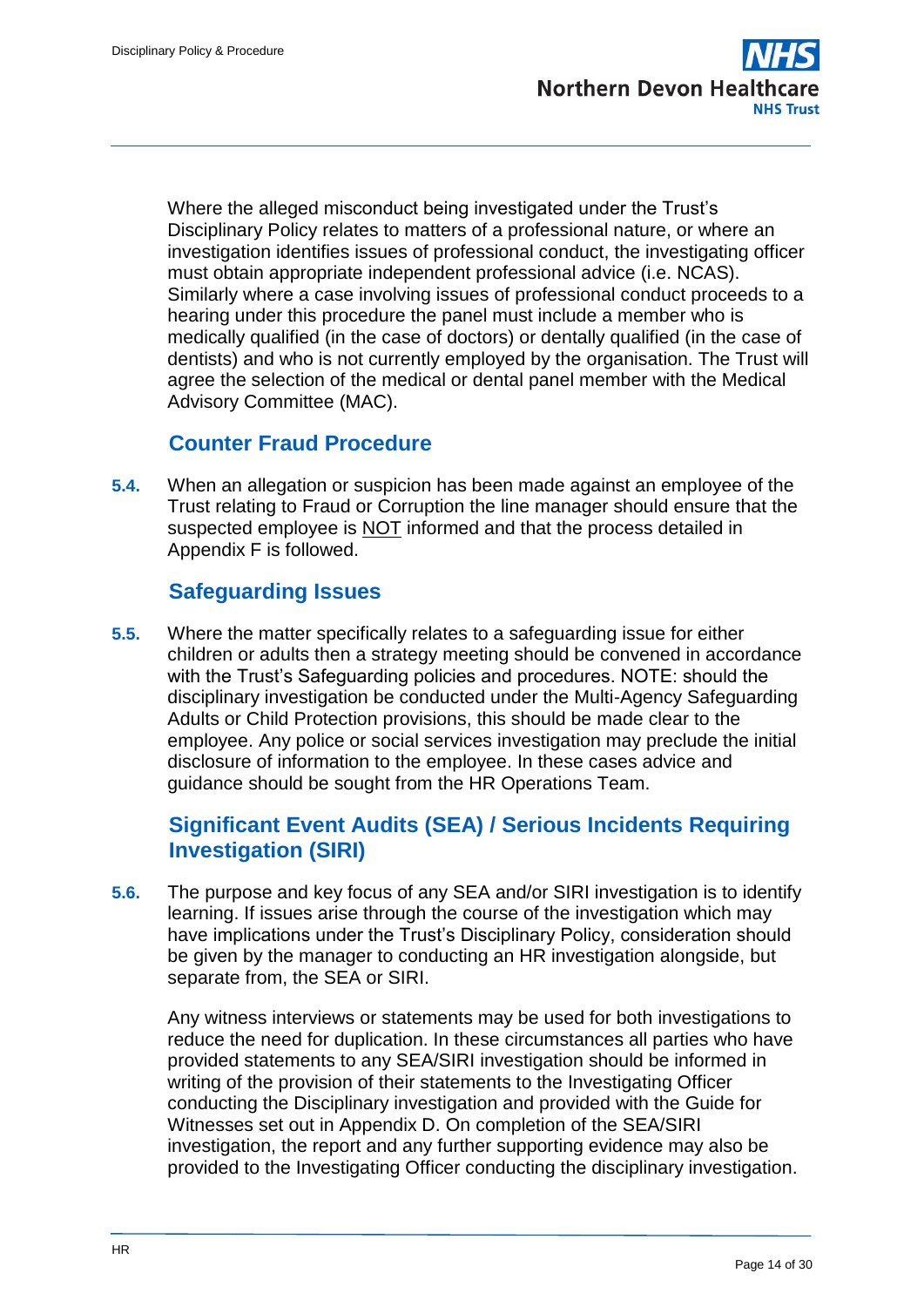

# <span id="page-14-0"></span>**6. Procedure for Conducting a Disciplinary Hearing**

Where a decision is taken that a full Disciplinary Hearing is required the following process shall be implemented.

## **Preparation**

<span id="page-14-1"></span>**6.1.** A Disciplinary Hearing should be held as soon as possible after the conclusion of the investigation but allowing for a reasonable amount of notice to be given to all parties (7 working days as a minimum). The purpose of the Hearing is to ensure that all of the relevant facts and the circumstances of the allegation(s) are fully heard and to decide whether or not disciplinary action should be taken and the appropriate disciplinary sanction issued.

The Hearing will be chaired by a manager with the requisite level of authority to take the potential level of action the case may merit (see Appendix C). Care will be taken to ensure there is no conflict of interest and the Chair of the Disciplinary Hearing will always be a different manager to the Investigating Officer.

Where it is deemed that professional advice may be required, a professional advisor to the Panel should be nominated. This advisor could be internal to the Trust or from an external organisation. The Chair shall be responsible for the proper conduct of the Hearing, which should be conducted on a formal basis.

An HR representative will be available, though not necessarily present, to provide procedural advice and support to the Chair and Panel. The HR representative may also attend and be a full formal member of the panel. Where the HR representative is a formal member of the panel they will be involved in the decision making process. Where an HR representative is only available to provide procedural advice and support to the Chair/Panel if needed, they will not be part of the Panel or the decision making process. The role of the HR representative will be made clear at the outset of the Hearing.

Consideration should be given to the provision of an interpreter or facilitator if there are understanding or language difficulties on the part of the employee. This person may need to attend in addition to the trade union representative or workplace colleague though ideally one person should carry out both roles.

Provision should be made for any reasonable adjustments to accommodate the needs of a person with disabilities.

The Trust may at its discretion choose to make a digital audio recording of the proceedings at the Hearing. Alternatively notes will be taken and this may require a note-taker to be present at the Hearing. Should an appeal be lodged this record may but will not necessarily form part of the documentation available to the management and employee sides and Appeal Panel.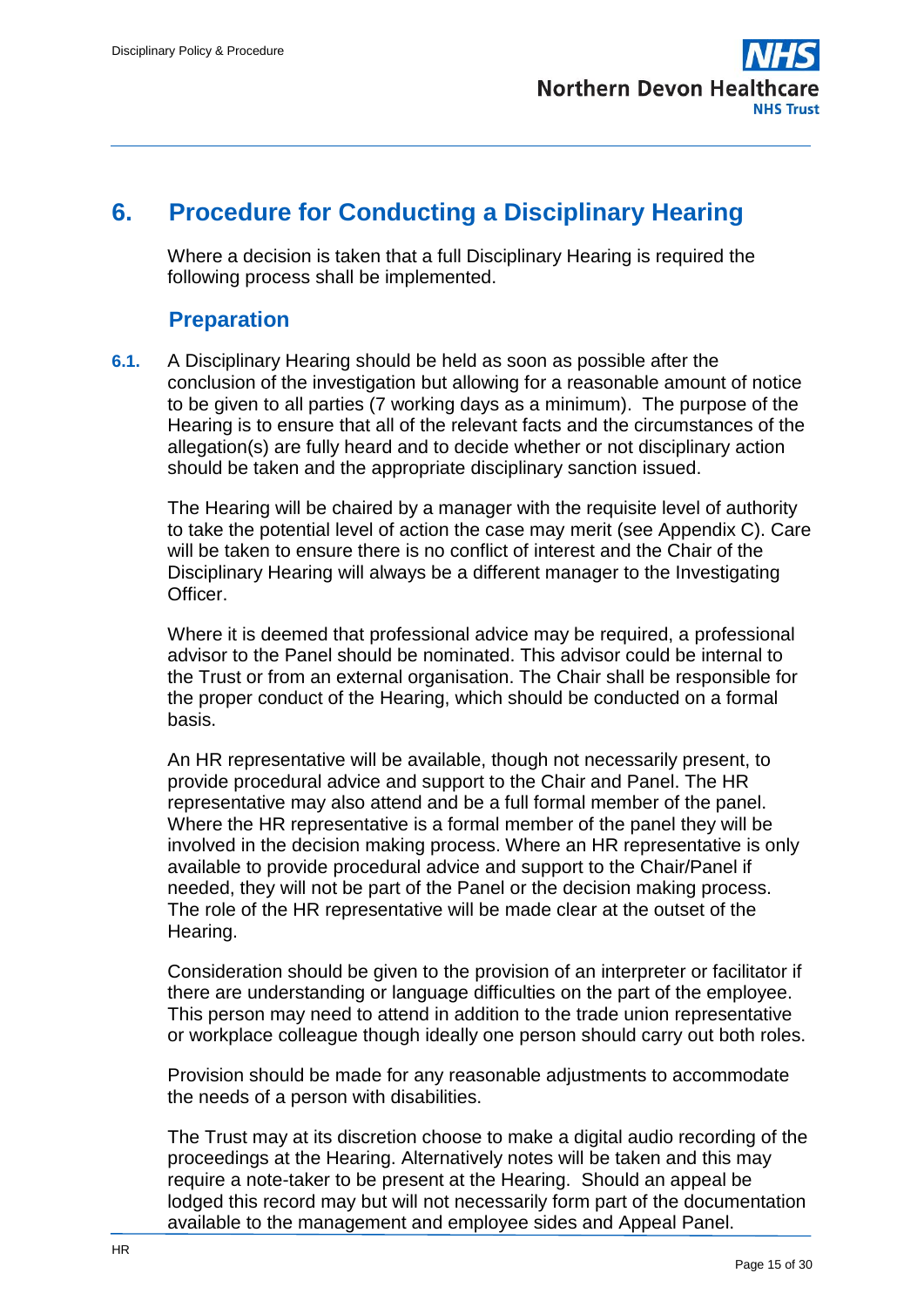At least 7 working days before the Hearing is due to take place the line manager (or other manager hearing the case) should write to the employee confirming:-

- The date, time and venue of the Hearing
- That the Hearing is to be held under the Trust's Disciplinary Policy, who will be present and in what role
- The alleged misconduct and the classification of the alleged misconduct i.e. minor, serious or gross
- If appropriate, refer to any previous disciplinary action
- The right to be accompanied by a Trade Union representative or workplace colleague not associated with the case being considered
- The right to submit, prior to the hearing, a written reply to the allegation(s) and any additional evidence for consideration, together with advice that the written reply should be provided no less than two working days in advance of the Hearing.
- The right to call relevant witnesses
- Instructions for the employee to confirm their attendance at the Hearing
- The action which will be taken should the employee fail to attend the Hearing ie that the Trust reserves the right to proceed in their absence
- The fact that should the allegation be substantiated, disciplinary action may be taken. If dismissal or summary dismissal is a potential outcome of the Hearing then this must be detailed in the letter.

The letter should be accompanied by copies of any written evidence e.g. witness statements. This will usually take the form of a statement of case and supporting documents from the presenting manager. An additional copy of the letter and documents should be provided to the employee for their representative or sent direct to the representative with the permission of the employee. Copies will also be sent to the panel hearing the case.

#### **Please note that all correspondence to the employee relating to the disciplinary hearing should be either available for collection by the individual or issued to them by Recorded Delivery ™***signed for***. The same applies to any appeal process.**

If the employee wishes to submit, prior to the Hearing, any written response to the allegation(s), for consideration at the Hearing by the panel, this must be received at least 2 working days before the hearing. This information will be provided to the panel and to the presenting manager. Note however, that it is not a requirement that the employee submits a written response to the allegations.

A statement must be included in the letter requiring attendance at a Disciplinary Hearing, warning the individual that the Trust reserves the right to proceed with a Disciplinary Hearing if the member of staff fails to attend, however all the circumstances must be taken into account prior to a decision being made to proceed.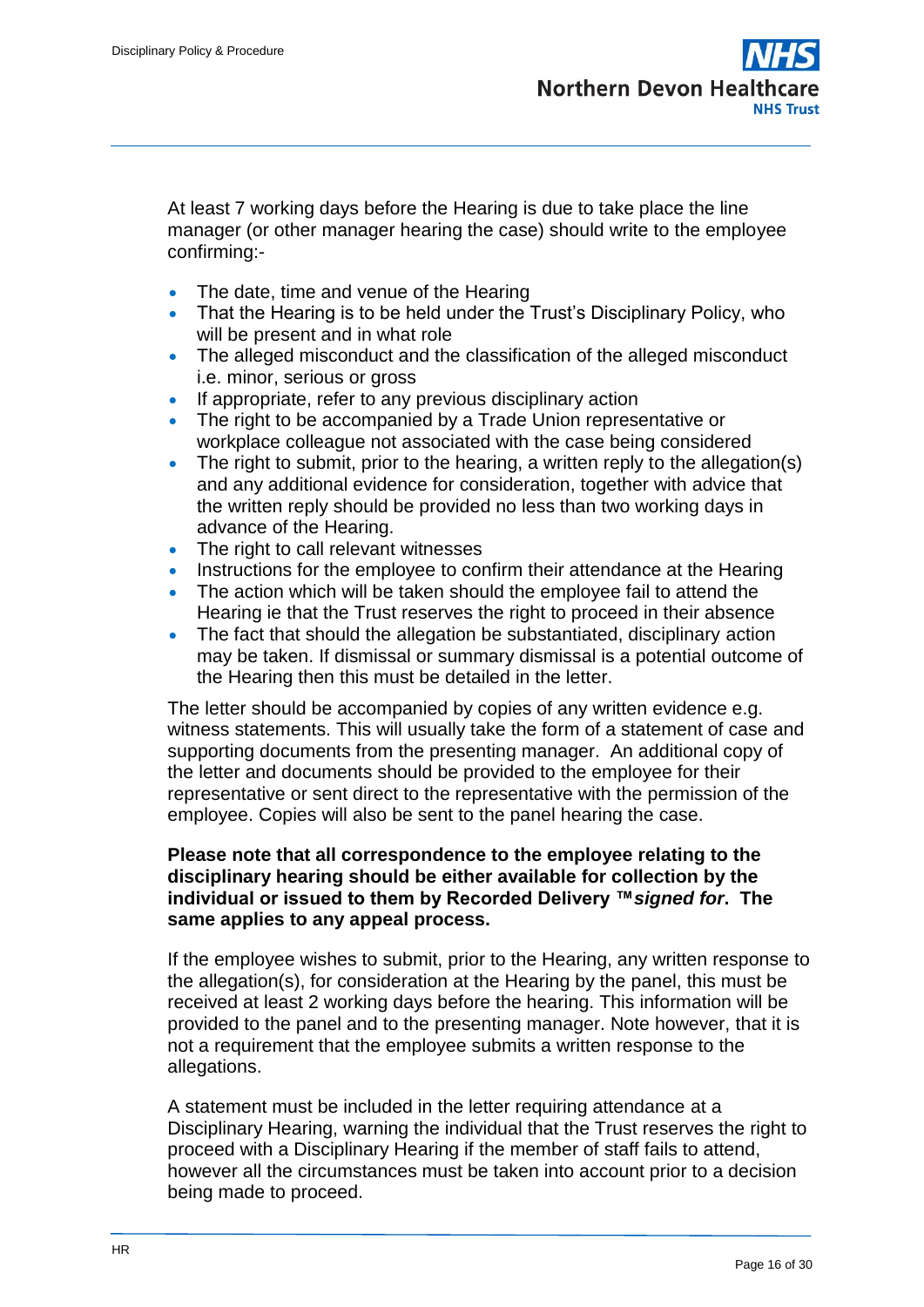If the employee's representative or chosen companion is unable to attend the date originally proposed for the meeting, the employee must contact the manager organising the Disciplinary Hearing and agree another date for the Hearing to convene provided that it is reasonable and is not unduly delayed due to the repetitive unavailability of any party.

## **Non Attendance at a Disciplinary Hearing**

<span id="page-16-0"></span>**6.2.** If an employee fails to attend a Hearing all reasonable steps should be taken to establish the reason and where appropriate one alternative date may be arranged. Where the employee or their representative cannot be contacted, all reasonable steps should be taken to advise them of an alternative date for the Hearing and warn them that failure to attend without reasonable cause may result in a decision being made in their absence. In these circumstances, a representative from the HR Operations Team must be consulted before any decision is taken.

If an employee refuses to attend a scheduled Disciplinary Hearing, but reports for duty, or fails to attend the Hearing without giving a reasonable explanation, the Hearing may be held in the employee's absence. It will be the responsibility of the employee to confirm their attendance in accordance with instructions provided in the letter requiring their attendance which may have been issued by the Investigating Officer, Chair of the Hearing or their line manager

If the employee presents a medical certificate that covers the period when the Hearing is due to be held advice should be sought from HR on the appropriate action to be taken which may include a referral to Occupational Health to assess fitness to attend. The Hearing may therefore need to be re-scheduled in accordance with medical advice.

Where an employee is certified as sick for more than 8 weeks, and depending upon the type of medical condition and prognosis, the Trust reserves the right to proceed with the Hearing, in the absence of the employee. The employee and their representative will be made aware of any decision to proceed and the representative will be allowed to present the employee's case in their absence if that is the wish of the employee and is confirmed in writing by the employee and the representative.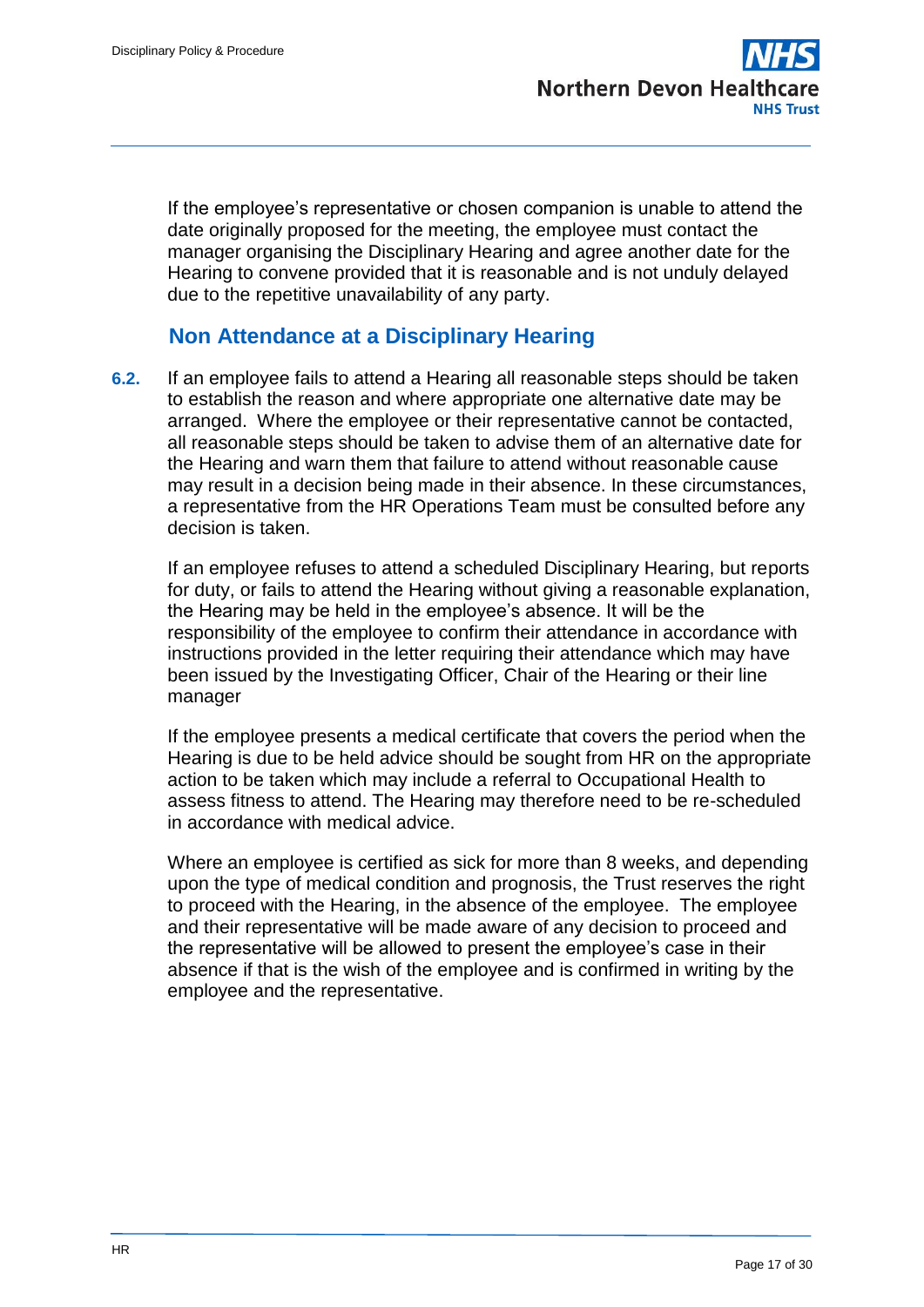

# **Resignation of employee**

<span id="page-17-0"></span>**6.3.** Should an employee choose to resign from their post, they should be made aware that the disciplinary process may not automatically be cancelled in order to obtain an appropriate outcome. Any disciplinary sanction decided at the conclusion of the disciplinary procedure would be included in any reference provided by the Trust and the information would, where appropriate, be provided to the employee's professional regulatory body. If it is not possible to reach a conclusion on a disciplinary matter relating to an employee who resigns during the process, for example if they have not been interviewed and afforded an opportunity to state their case, then references will include the fact that there was an incomplete formal disciplinary investigation at the time the employee resigned from the Trust.

### **Witnesses**

<span id="page-17-1"></span>**6.4.** All witnesses should be made aware at the investigatory meeting that they may be required to attend and give evidence at a Disciplinary Hearing and that their statement will be made available as part of the management / employee case. The normal expectation will be that any individual whose statement is put forward as evidence to a Disciplinary Panel will be available to be called as a witness at the Disciplinary Hearing. If the presenting manager does not consider it necessary to call a witness in person, they should seek to reach agreement on this with the defending employee and/or their representative. Even where agreement is reached between the presenting manager and the defending employee and/or their representative that a witness does not need to attend in person, the Disciplinary Panel may consider it necessary to question the witness in order to be able to reach a fair decision.

It is the responsibility of the employee to notify the Investigating Officer of any witnesses who have given evidence during the investigation they wish to call no less than 3 working days before the Hearing. The Investigating Officer will co-ordinate the attendance requests of these witnesses and will confirm to the employee whether they are able to attend, in writing.

If it is not practical for witnesses to attend, the Hearing would normally proceed so long as it is clear that the witness' verbal evidence would not affect the substance of the complaint. An adjournment of the Disciplinary Hearing to enable the attendance of witnesses may be considered by the Hearing Chair who will seek advice from a senior representative from the HR Operations Team. Any adjournment should be of no more than five working days.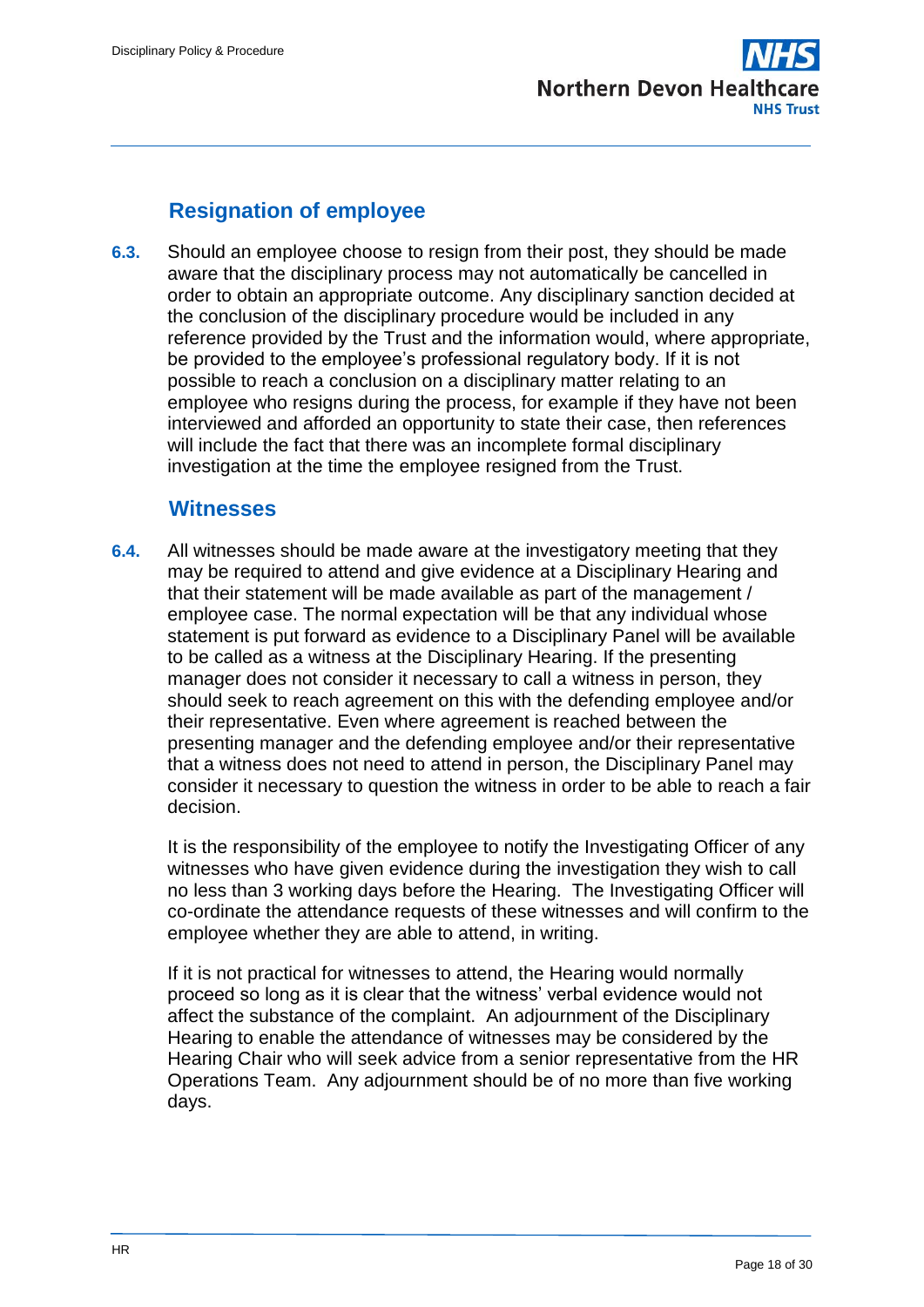

Intimidation or victimisation of witnesses will not be tolerated. If a witness considers that they are being intimidated or experiences pressure to alter their evidence, they should bring this to the attention of the relevant representative of the HR Operations Team. Appropriate arrangements will be agreed to protect the witness. This may include arrangements for them to present their evidence to the Panel without the defending employee being present. Any victimisation of witnesses will result in further disciplinary action being taken.

If the defending employee and/or their representative wishes to call additional witnesses who were not interviewed as part of the investigation or whose statement is not put forward in evidence by the presenting manager, then it will be the responsibility of the individual or their representative to advise the Trust of the names of the additional witness(es) they wish to call and the purpose for which they are being called (e.g. to provide evidence specific to the case, an expert witness or a character witness etc.). The Chair of the Disciplinary Hearing will have the authority to refuse permission for additional witnesses to be called where they consider the evidence to be presented will have little or no additional value. They may also limit the number of additional witnesses who can attend where similar evidence is being presented. For example if a defending employee and/or their representative wish to call 10 character witnesses the Chair of the Disciplinary Hearing may restrict attendance to say 1 or 2 witnesses and accept written statements from the other character witnesses.

Where approval is granted for additional witnesses to be called, it will be the responsibility of the defending employee and/or their representative to coordinate the attendance of those witnesses. It will be the responsibility of each individual witness to ensure that they discuss their attendance at a Disciplinary Hearing with their manager so that they can be released from duty to attend. It will also be the responsibility of the employee or the representative to appraise their own witness(es) regarding the case they will be making in support of the employee and what they should expect at the Hearing. A copy of the Guidance for Witnesses attached at Appendix D should be provided to all witnesses attending prior to the Hearing.

## **Disciplinary Hearing Process**

<span id="page-18-0"></span>**6.5.** All Disciplinary Hearings will be undertaken in accordance with the following process:

#### **Introductions**

The Chair of the Panel will:

- introduce the panel and then ask the management and employee sides to introduce themselves
- confirm the Hearing is being held in accordance with the Trust's Disciplinary Policy and Procedure
- summarise the steps below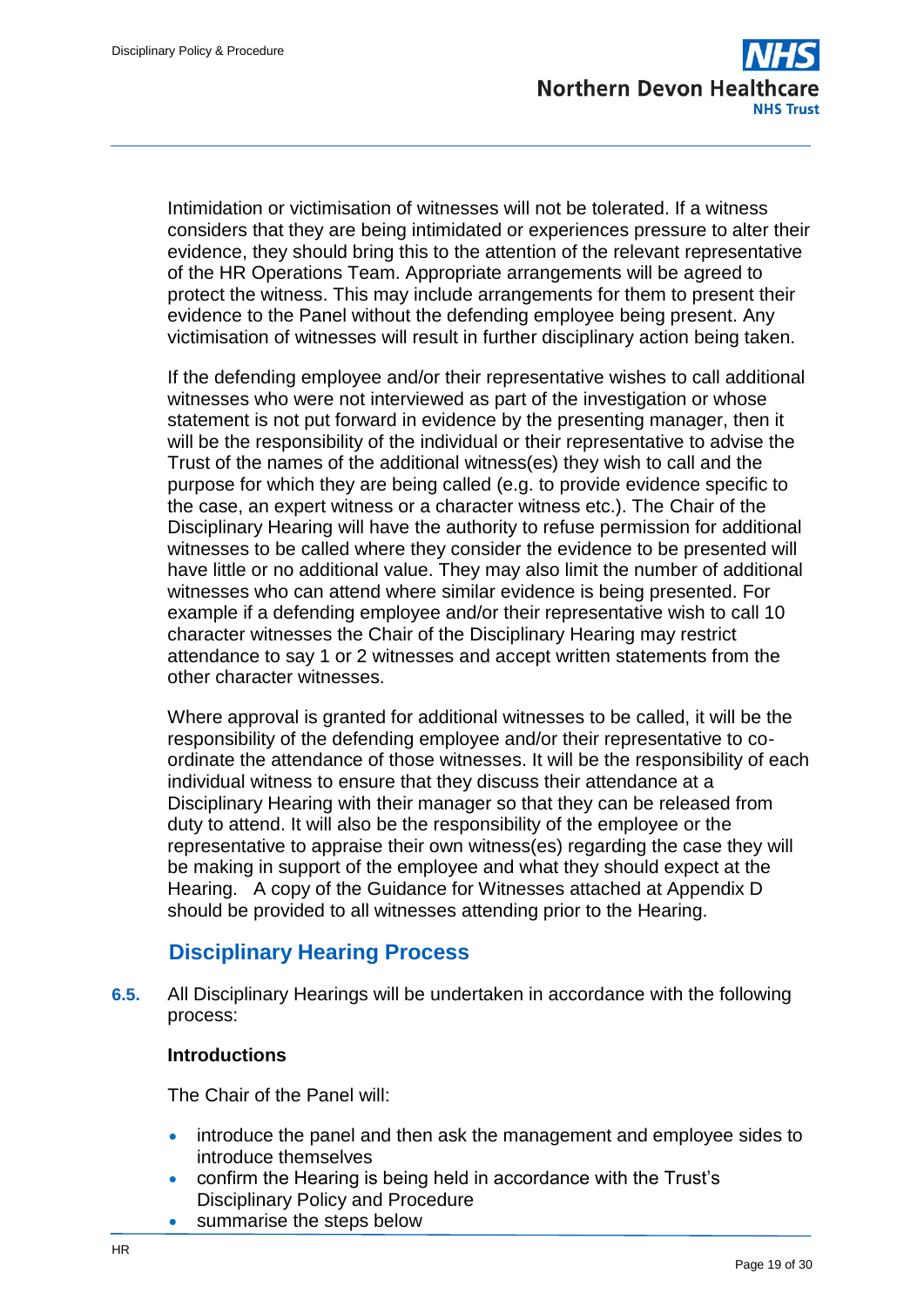

- explain any housekeeping issues
- check that both sides are in possession of all paperwork pertinent to the case
- summarise the allegation to set the scene

#### **The Case in support of the Trust**

- The Trust's representative i.e. the Investigating Officer will present the Trust's management case to the Hearing Panel, in the presence of the employee and their representative, and may call witnesses.
- The employee or their representative will have the opportunity to ask questions of the Trust's representative and any witnesses they have called.
- In circumstances where the employee and/or their representative wish/es to ask questions of any witnesses, these should be directed through the Chair of the Panel. This is to avoid the witness feeling harassed or intimidated by cross questioning. It is for the Chair of the Panel to decide whether questions can be allowed.
- The Hearing Panel will have the opportunity to ask questions of the Trust's representative and any witnesses.
- The Trust's representative will have the opportunity to ask their witness further questions on any matter that has been raised in stages above.
- Witnesses will be present only when required to be and shall withdraw immediately afterwards. However, if necessary, they must be readily available for recall until the Hearing is concluded.

#### **The Case in support of the Employee**

- The employee or their representative shall put their case to the Hearing Panel, in the presence of the Trust's representative. The employee may call witnesses in support of their case.
- The Trust's representative shall have the opportunity to ask questions of the employee, their representative and any witnesses.
- In circumstances where the management side wishes to ask questions of any witnesses, these should be directed through the Chair of the Panel. This is to avoid the witness feeling harassed or intimidated by cross questioning. It is for the Chair of the Panel to decide whether questions can be allowed.
- The Hearing Panel shall have the opportunity to ask questions of the employee, their representative or any witnesses.
- The employee will have the opportunity to ask their witness(s) further questions on any matter that has been raised in the stages above.

#### **Summing Up**

- The Trust's representative will have the opportunity to sum up their case if they so wish.
- The employee or their representative will have the opportunity to summarise their case or speak last.
- Neither party may introduce any new matter at this stage.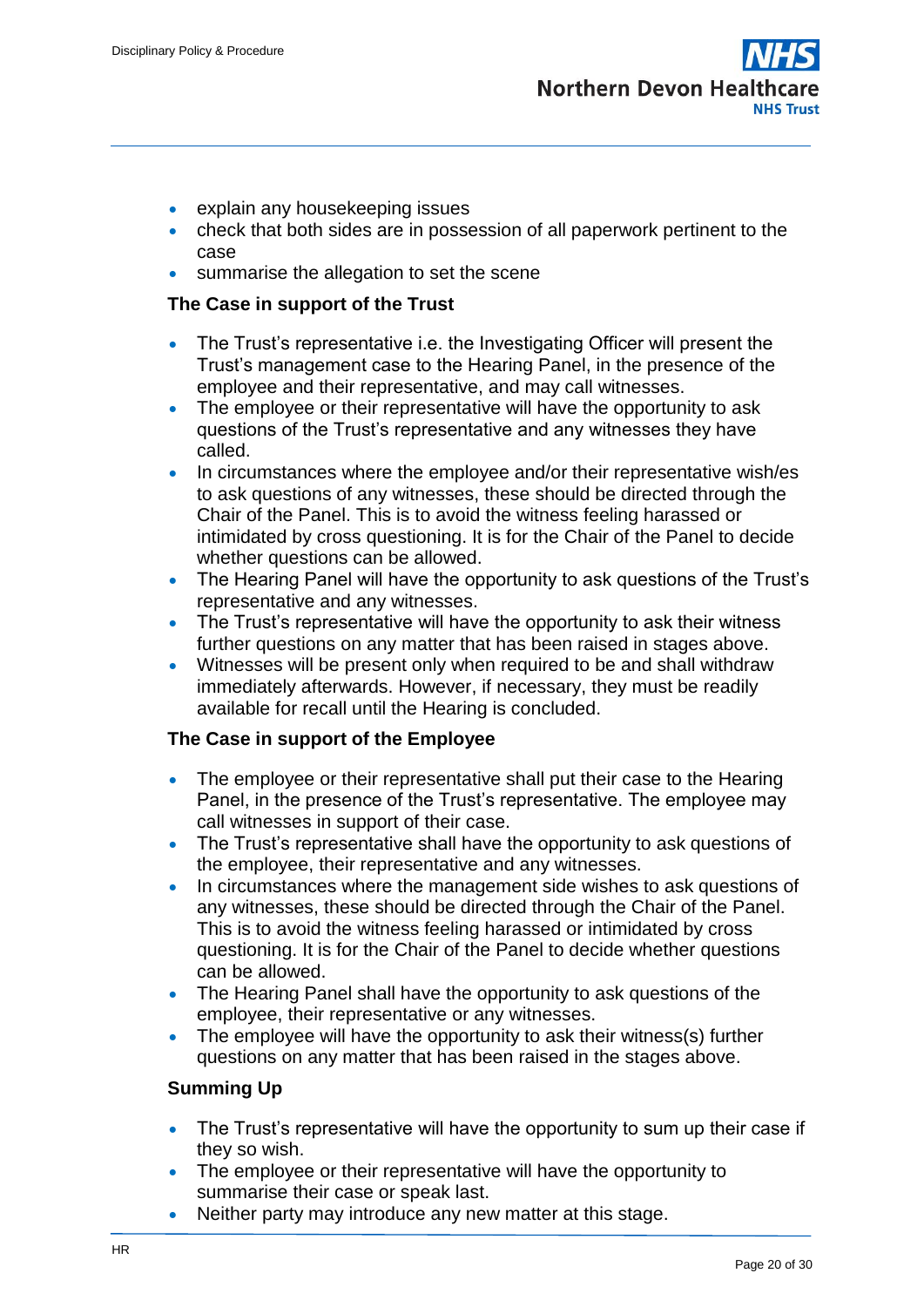

#### **The Hearing Panel**

The Hearing Panel may be supported by a representative of the HR Department who will arrange for a written record of the Hearing to be made, unless the Hearing has been digitally audio recorded.

Nothing stated above will prevent the Hearing Panel from seeking amplification on any statement made or from asking questions to ascertain whether statements will be supported by evidence.

Where it is identified that insufficient evidence has been submitted to support the case, or that a decision cannot be made due to lack of material evidence, then the Hearing Panel have the right to suspend a decision until appropriate evidence is provided. In such circumstances, the Hearing will be reconvened at the earliest opportunity or the final decision will be communicated in writing.

#### **Adjournments**

- Either side may request an adjournment during the Disciplinary Hearing and should do so if time is needed to gather thoughts or if things take an unexpected turn. Permission should be sought through the Chair who will give timescales for adjourning and reconvening.
- The Hearing Panel may at their discretion adjourn the Hearing in order that further evidence may be produced by either party, or adjourn for any other reason.
- During an adjournment, the employee, their representative, the Trust's representative and all witness shall withdraw.

#### **Reaching a decision**

- The Hearing Panel will deliberate in private only recalling both parties to clear points of uncertainty on evidence already given. If recall is necessary both parties shall return notwithstanding only one is concerned with the point giving rise to doubt.
- Where possible decisions will be made on the day of the Hearing and will be communicated to both parties by recall. Where this is impractical the Hearing Panel has discretion to make alternative arrangements (e.g. reconvene at a later date or inform by telephone, email or letter).
- Written confirmation of a decision will normally be provided within 5 working days and no longer than 7 working days from the Disciplinary Hearing unless an alternative agreed date is provided during the Hearing..

#### **Possible Outcomes**

- No formal warning issued
- First written warning
- Final written warning
- Dismissal with Notice or Summary Dismissal (where this was indicated in advance as a possible outcome of the hearing)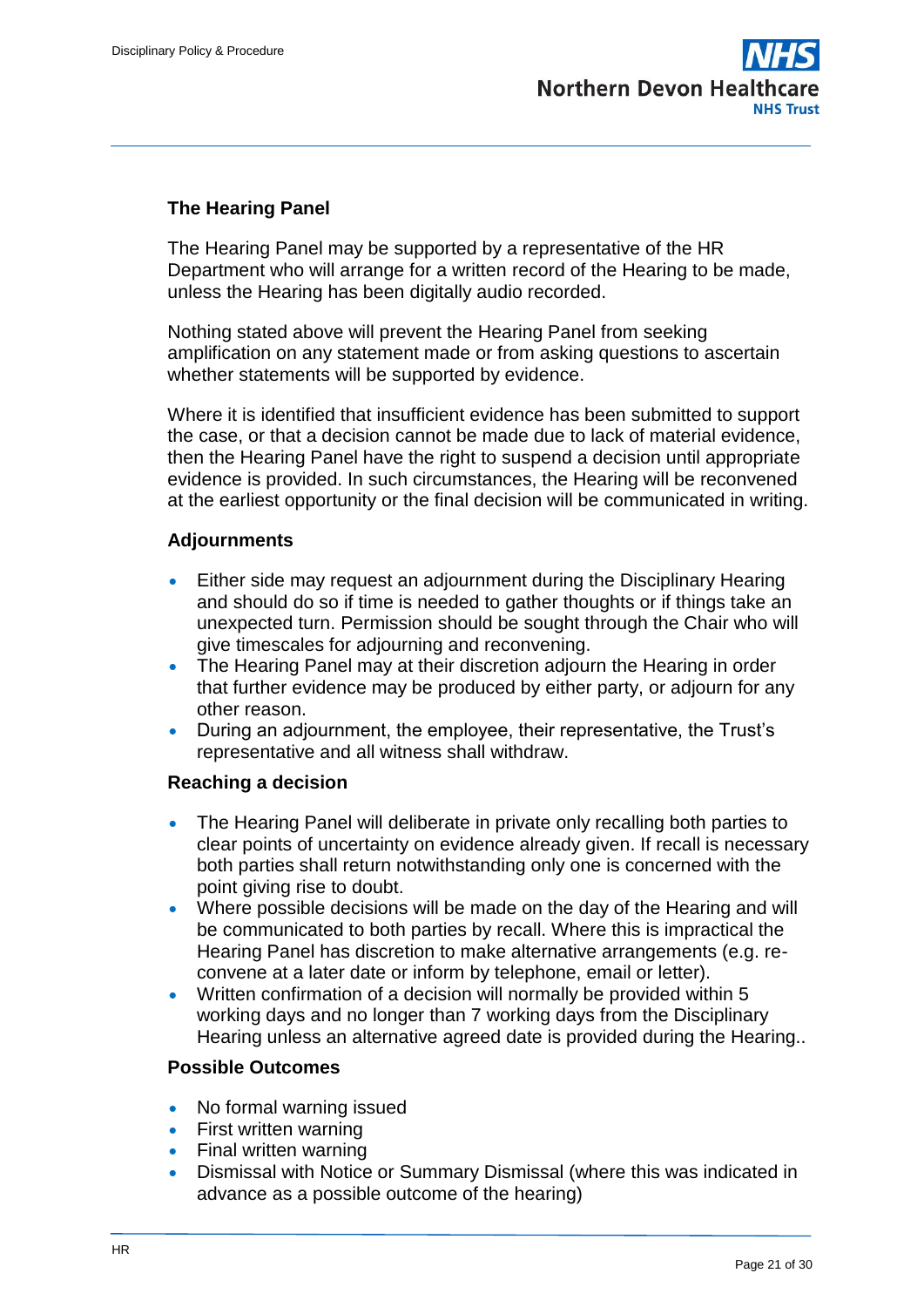Where a disciplinary sanction is issued, the rationale for the decision and the level of this action will be explained, together with the employee's right of appeal.

Where deemed appropriate the outcome of a Disciplinary Hearing will be provided to the employee's professional body (see Section 10).

#### **Appeal**

- The employee will be advised at the Disciplinary Hearing of their right of appeal and this will be confirmed in the letter confirming the outcome of the Disciplinary Hearing.
- A written letter of appeal must be received by the Director of People no later than 10 working days from the date of the Disciplinary Hearing.
- All disciplinary appeals will be conducted in accordance with the procedures laid out in Appendix K (see also Section 8).

# <span id="page-21-0"></span>**7. Disciplinary Hearing Outcomes**

In circumstances of serious or gross misconduct, or where attendance becomes a potential risk to the Trust or the staff team concerned, the matter can be considered as potentially resulting in a sanction of Dismissal or Summary Dismissal.

Wherever possible minor conduct issues will initially be dealt with via the Informal Procedure (see section 5.1), however if the problem persists or where the concern is of a more serious nature the disciplinary sanctions below would be instigated. Other than in circumstances of serious or gross misconduct the following stages would normally be sequential and would follow after reasonable and appropriate support procedures had been applied. However there may be circumstances where the issues under consideration are not considered so serious as to warrant potential dismissal/summary dismissal but are considered serious enough, if proven, to warrant of a sanction up to and including a Final Written Warning even though no previous warning has been issued. In these circumstances the Trust retains discretion to proceed at the level considered most appropriate.

The employee or ex-employee has the right to be represented by a Trade Union representative or supported by a workplace colleague at each formal stage of the procedure.

Legal representation at Disciplinary Hearings will not usually be permitted and will only be considered in exceptional circumstances. Where an employee makes request to be allowed to be legally represented, advice and guidance should be sought from a senior member of the HR Operations Team.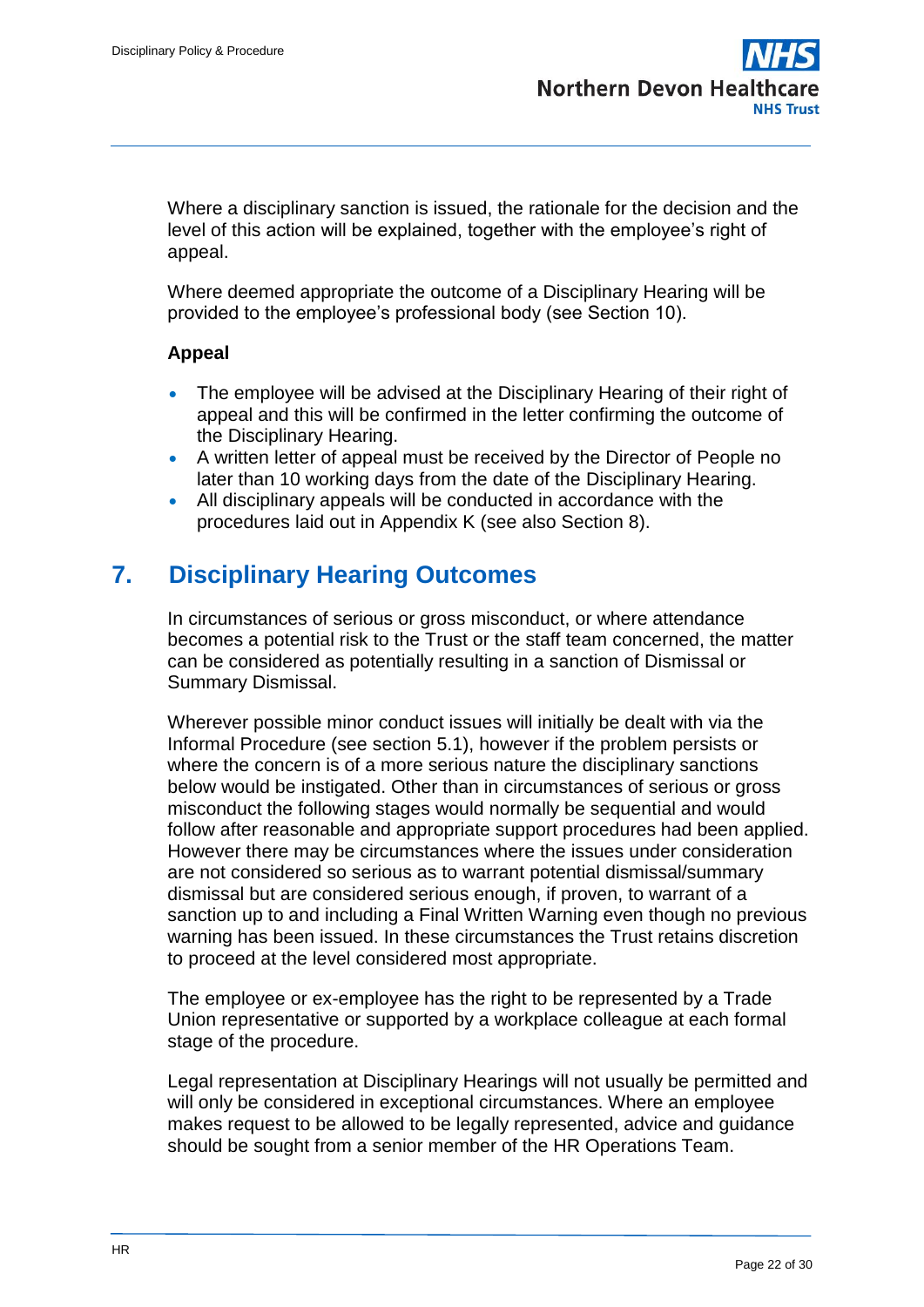

# **First Written Warning**

- <span id="page-22-0"></span>**7.1.** A First Written Warning may be issued for any breach of conduct (see definitions above and examples in Appendix A). The minimum duration that a First Written Warning can be issued for is 12 months and the maximum duration it can be issued for is 2 years. In order to avoid any possible misunderstanding, the panel Chair must advise the member of staff during the Hearing and issue a letter to the individual, which should include the following:
	- The reasons for the first written warning
	- The standards of conduct expected in the future and how this will be monitored
	- The duration of the warning
	- That further disciplinary action will result if there is a recurrence or failure to maintain sustained standards
	- That the first written warning will be cited in the event of any further act of misconduct for the duration of the warning
	- That the member of staff can seek a review of the decision by lodging an appeal to the Director of People within 10 working days of the date of the Disciplinary Hearing; the date by which any appeal must be lodged should be included in the outcome letter
	- That the warning will be recorded as spent after the designated period subject to satisfactory conduct, but will not be removed from the personal file.

The warning will remain on the employee's personal file for the stated period. If authorised by the employee a copy of the letter should be sent in confidence to their trade union representative or workplace colleague. At the date of expiry, the letter should be crossed through stating that the sanction has been spent, but must not be removed from the personal file.

## **Final Written Warning**

- <span id="page-22-1"></span>**7.2.** If there is a further breach of conduct or failure to improve; a final written warning may be issued at the Hearing. If there have not been previous breaches but the shortfall in standards of conduct is sufficiently serious to warrant a final warning but insufficient to justify dismissal then the sanction issued may be a final written warning. The minimum duration that a Final Written Warning can be issued for is 1 year and the maximum duration it can be issued for in exceptional circumstances is 3 years. In order to avoid any possible misunderstanding, the chair of the panel must advise the member of staff during the Hearing and issue a letter to the individual, which should include the following:
	- The reasons for the final written warning
	- The standards of conduct expected in the future and how this will be monitored
	- The duration of the warning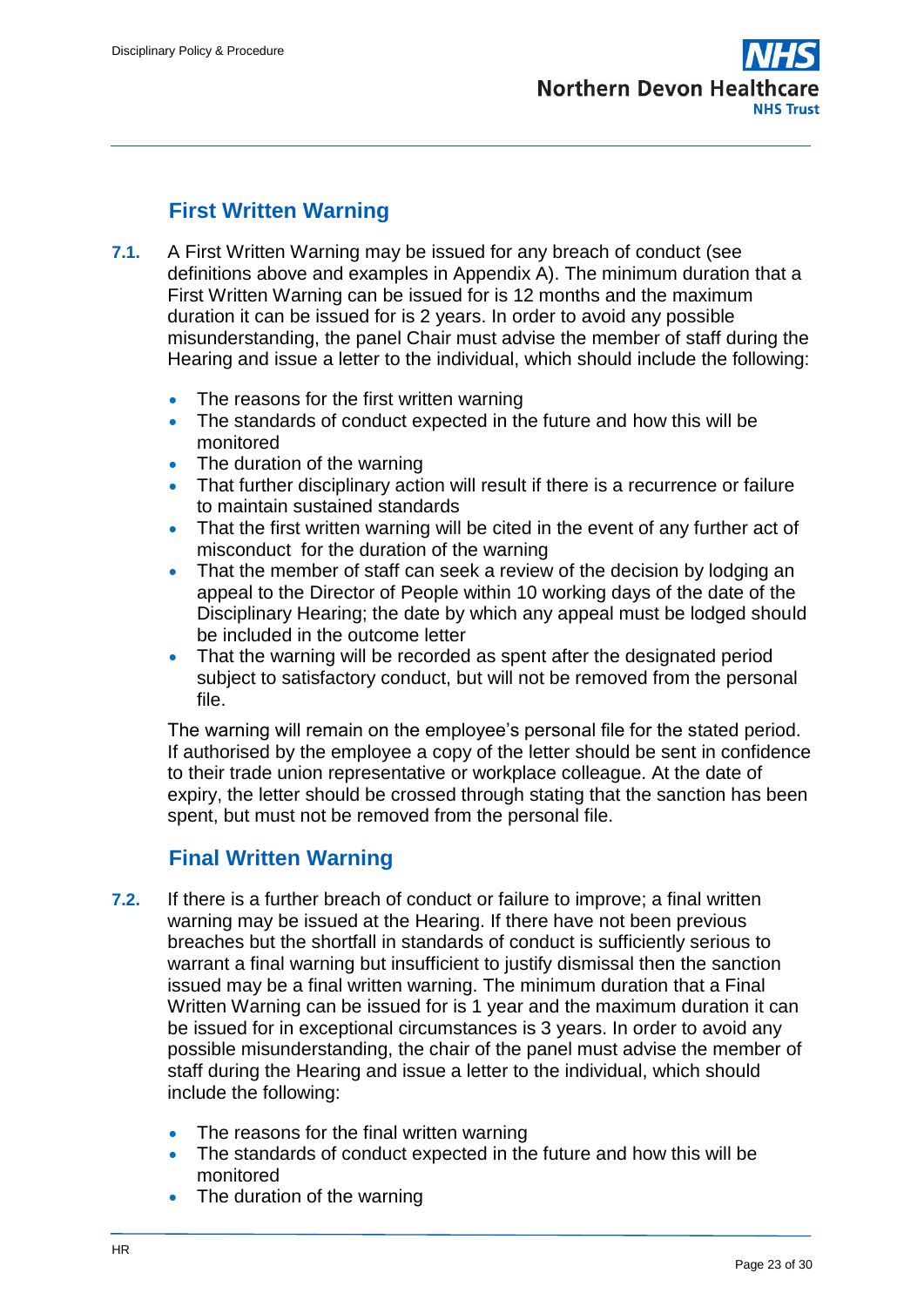- That further disciplinary action will result if there is a recurrence or failure to maintain sustained standards
- That the final written warning will be cited in the event of any further act of misconduct during the duration of the warning
- That the member of staff can seek a review of the decision by lodging an appeal to the Director of People within 10 working days of the date of the Disciplinary Hearing; the date by which any appeal must be lodged should be included in the outcome letter
- That the warning will be recorded as spent after the designated period subject to satisfactory conduct, but will not be removed from the personal file.

This warning will also state that failure to improve may result in dismissal. The reason for this decision would be outlined at the conclusion of the Disciplinary Hearing.

The warning will remain on the employee's personal file for the stated period. If authorised by the employee a copy of the letter should be sent in confidence to their trade union representative or workplace colleague. At the date of expiry, the letter should be crossed through stating that the sanction has been spent, but must not be removed from the personal file.

# **Impact of Disciplinary Sanctions on Career Progression**

<span id="page-23-0"></span>**7.3.** When disciplinary sanctions have been put in place, there will not normally be an opportunity for the individual to gain promotion to any other post until the sanction is spent. However, depending upon the circumstances and seriousness of the case and/or the improvements achieved, there may be circumstances where career development can be achieved. The Line Manager will therefore be responsible for reviewing progress within the disciplinary sanction in liaison with the appropriate representative from the HR Operations Team.

## **Expiry of Warnings**

<span id="page-23-1"></span>**7.4.** Expired warnings must not be removed from the personal file at the end of the stated period, but must be crossed through and marked spent. Whilst the details of the investigation cannot be used in future Disciplinary Hearings the information relating to the level and duration of any spent sanction(s) will be included in the informed employment history of that employee.

## **Dismissal**

<span id="page-23-2"></span>**7.5.** Normally an employee will not be dismissed for a first offence, or without at least one prior warning, except in cases of gross misconduct or a breach of a statutory requirement.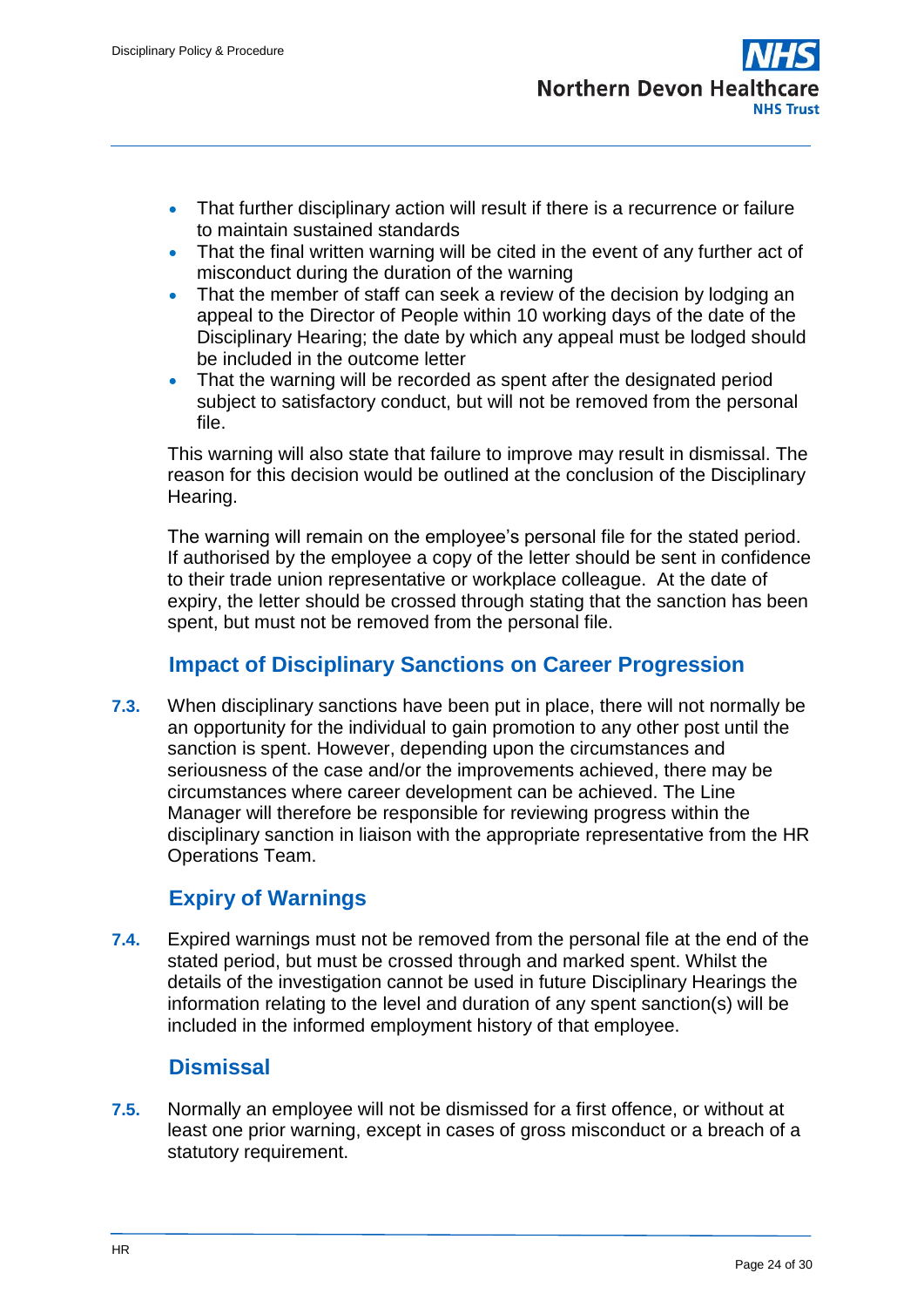Only a manager with the authority to dismiss can dismiss an employee (See Appendix C) and therefore the chair of the panel must have the appropriate level of authority.

#### <span id="page-24-0"></span>**Dismissal with Notice**

In cases where a final written warning has been issued and where there has been no improvement, failure to sustain improvement and/or where further breaches of a serious nature have occurred the employee may be dismissed.

Where the employee is dismissed in these circumstances, notice will be given in line with the terms and conditions of employment (contractual notice) or payment in lieu may be ordered by the Chair. Regardless of being dismissed, the employee will be entitled to payment of any outstanding annual leave accrued as at the date of the termination of their employment.

#### <span id="page-24-1"></span>**Summary Dismissal (Dismissal Without Notice)**

In cases where the panel finds there has been gross misconduct, (examples of which are set out in Appendix A) the employee may be summarily dismissed and their employment will terminate immediately without payment in lieu of notice.

Regardless of being summarily dismissed, the employee will be entitled to payment of any outstanding annual leave accrued up to the date of dismissal.

In all cases of dismissal, the employee will receive written confirmation of their dismissal and this will include the grounds for the decision for their dismissal, the effective date of the dismissal and their right of appeal which must be lodged with the Director of People within 10 working days of the date of the Disciplinary Hearing; the date by which any appeal must be lodged should be included in the outcome letter. The letter of confirmation should be issued normally within five working days of the hearing but no later than 7 working days.

## **Action Short of Dismissal/Alternative Sanctions**

- <span id="page-24-2"></span>**7.6.** There may, exceptionally, be cases where management take the view that whilst dismissal or summary dismissal may be warranted, organisational and employee circumstances may best be served by action short of dismissal/summary dismissal itself. In these circumstances, one of the following sanctions may be considered as an alternative sanction to dismissal/summary dismissal only. These sanctions will normally be applied immediately and on a substantive basis, and will not attract any pay protection. If the employee does not agree with this course of action, then dismissal or summary dismissal as appropriate (notwithstanding the outcome of any appeal) will be the only alternative.
	- 1. Final written warning for no less than 3 years duration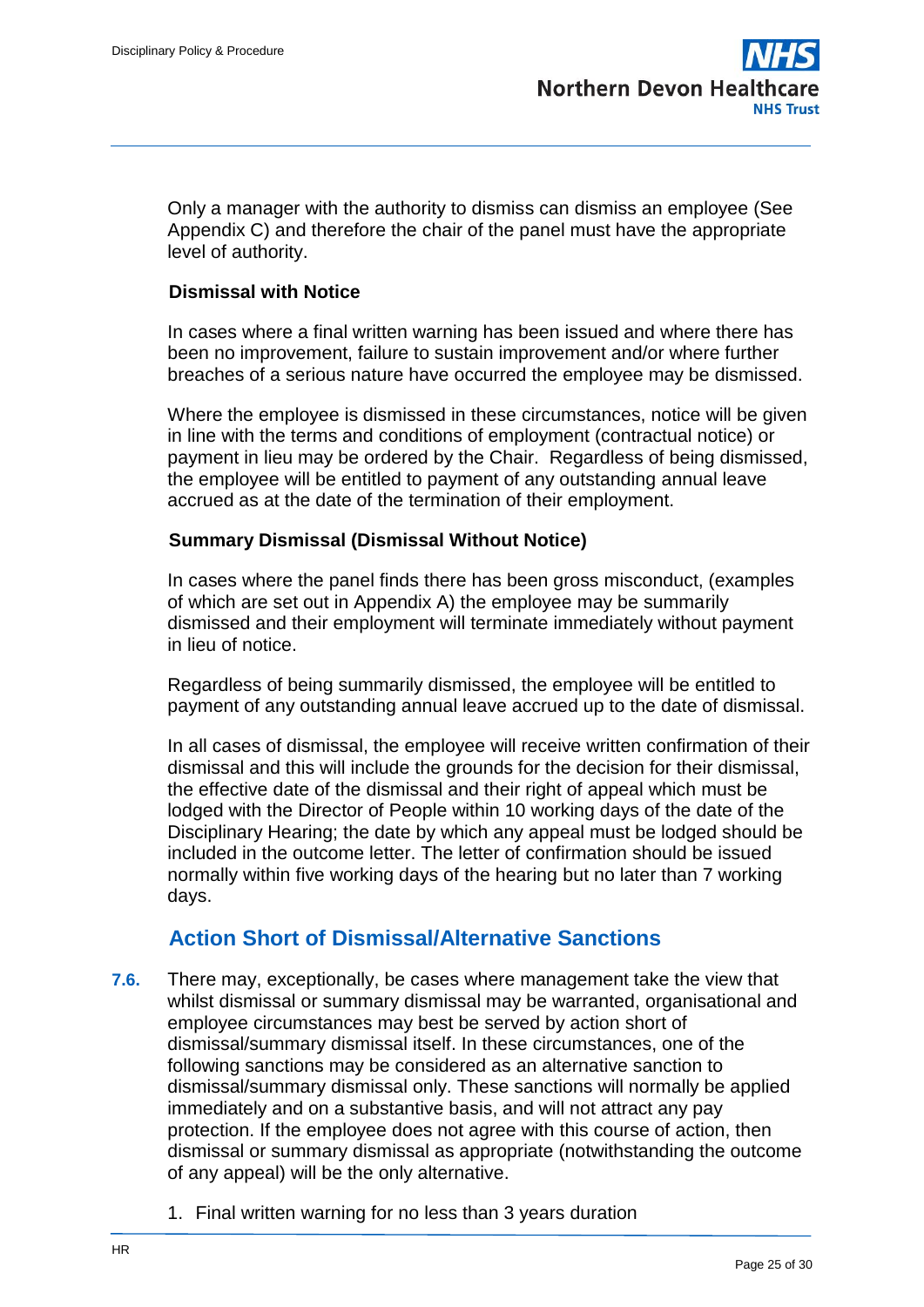

- 2. Final written warning with demotion and disciplinary transfer
- 3. Final written warning and disciplinary transfer

The Trust cannot create posts to accommodate demotion or disciplinary transfers, and consideration of such a course of action will only be possible where a suitable vacancy exists at the time of the Disciplinary Hearing.

# <span id="page-25-0"></span>**8. Right of Appeal**

The opportunity to appeal against a disciplinary decision is essential to natural justice and will not normally result in any increase in penalty. Employees may choose to raise appeals on a number of grounds, which could include:

- perceived unfairness of the judgement through the Disciplinary Hearing Panel failing to consider all the information raised,
- overly harsh sanction issued,
- new evidence coming to light that they believe would affect the outcome which was not available at the time of the Disciplinary Hearing,
- procedural irregularities or
- the findings of the Disciplinary Hearing on a point of fact.

The employee will be advised at the Disciplinary Hearing of their right of appeal.

Based on the grounds notified for the appeal, the purpose of an appeal is to consider whether the disciplinary action taken was fair and reasonable taking into account all the circumstances, and whether the correct procedures were applied in deciding on the disciplinary action. The appeal must take account of any evidence that has emerged since the initial Disciplinary Hearing, but the role is not to re-hear the original case.

All disciplinary appeals will be conducted in accordance with the appeals procedure laid out in Appendix K.

# <span id="page-25-1"></span>**9. Actions Outside the Workplace and Criminal Proceedings**

Any employee who is arrested on any charge or served with a summons on a criminal charge must inform his/her manager as quickly as possible. Failure to do so will be treated as a disciplinary offence in itself.

In circumstances where actions outside of the workplace take place the Trust has a duty of care to protect the integrity of the Trust and its staff, service users and stakeholders.

In the event of misconduct or gross misconduct outside of the workplace, action may be taken in accordance with the procedures in the following cases.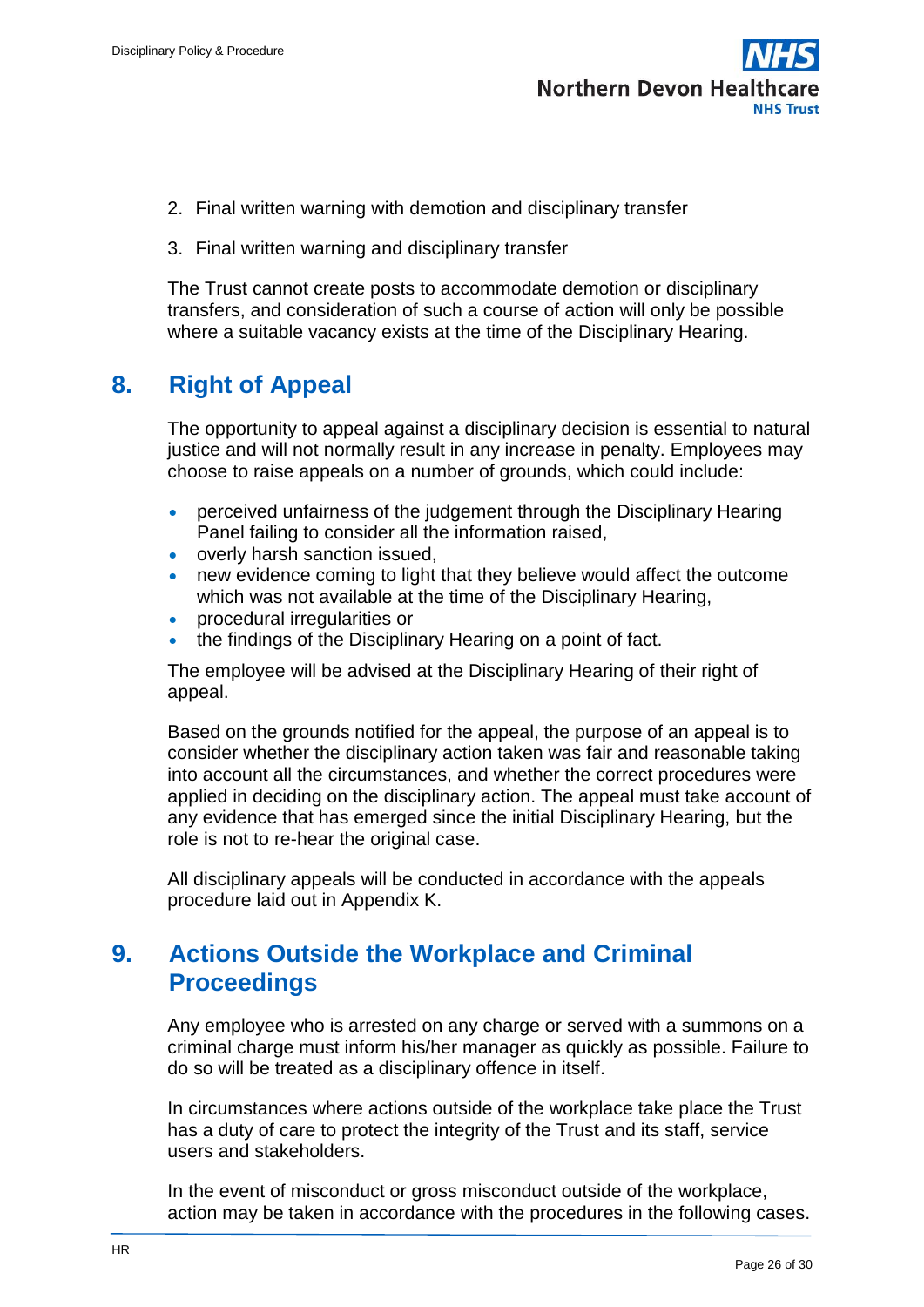- Where an employee's actions are liable to bring the Trust into disrepute. Examples include misuse of funds, media publicity which could damage the Trust's good reputation or breaches of confidentiality
- Where an employee is charged with a criminal offence which is considered relevant to their employment

Managers must consult with their designated representative from the HR Operations Team whenever there is a police investigation for advice on whether and at what stage disciplinary action should be taken. If an employee is accused of a crime which might lead to a custodial sentence, any internal disciplinary enquiry/hearing should always take place in addition to the police enquiry.

Where the police are material witnesses to the incident, it may be appropriate for them to produce a written statement or (where operationally practical) to attend an internal Disciplinary Hearing.

A criminal offence unconnected with employment will not automatically be treated as a reason for disciplinary action. However, if the offence is one which makes the person unsuitable for his or her type of work or unacceptable to other employees, disciplinary action may be taken, including dismissal, if in the circumstances this is regarded as a fair and reasonable action.

Written records of all instances referred to in these circumstances should be retained within the Workforce Directorate.

# <span id="page-26-0"></span>**10. Conflict of Interest Employment – Outside Employment**

Employees must not engage in outside employment that may conflict with their Trust employment or be detrimental to it. The Trust will be responsible for judging whether a conflict of interest exists and the individual will be responsible for ensuring that the employer is aware of any activity which may present a potential conflict. This includes the Trust's duty of care under the Working Time Regulations. Employees and workers must declare in writing outside employment which may conflict with their Trust employment.

It is essential that a member of staff who wishes to undertake paid work outside of their contracted working hours discuss this with their manager and seek authorisation to ensure that no conflict of interest is identified. If a conflict is identified the appropriate Director will be consulted and a decision will be made as to whether the outside activity breaches any of the Trust's policies or disciplinary rules, and appropriate action will be taken. A written record of the decision must be retained on the employee's personal file.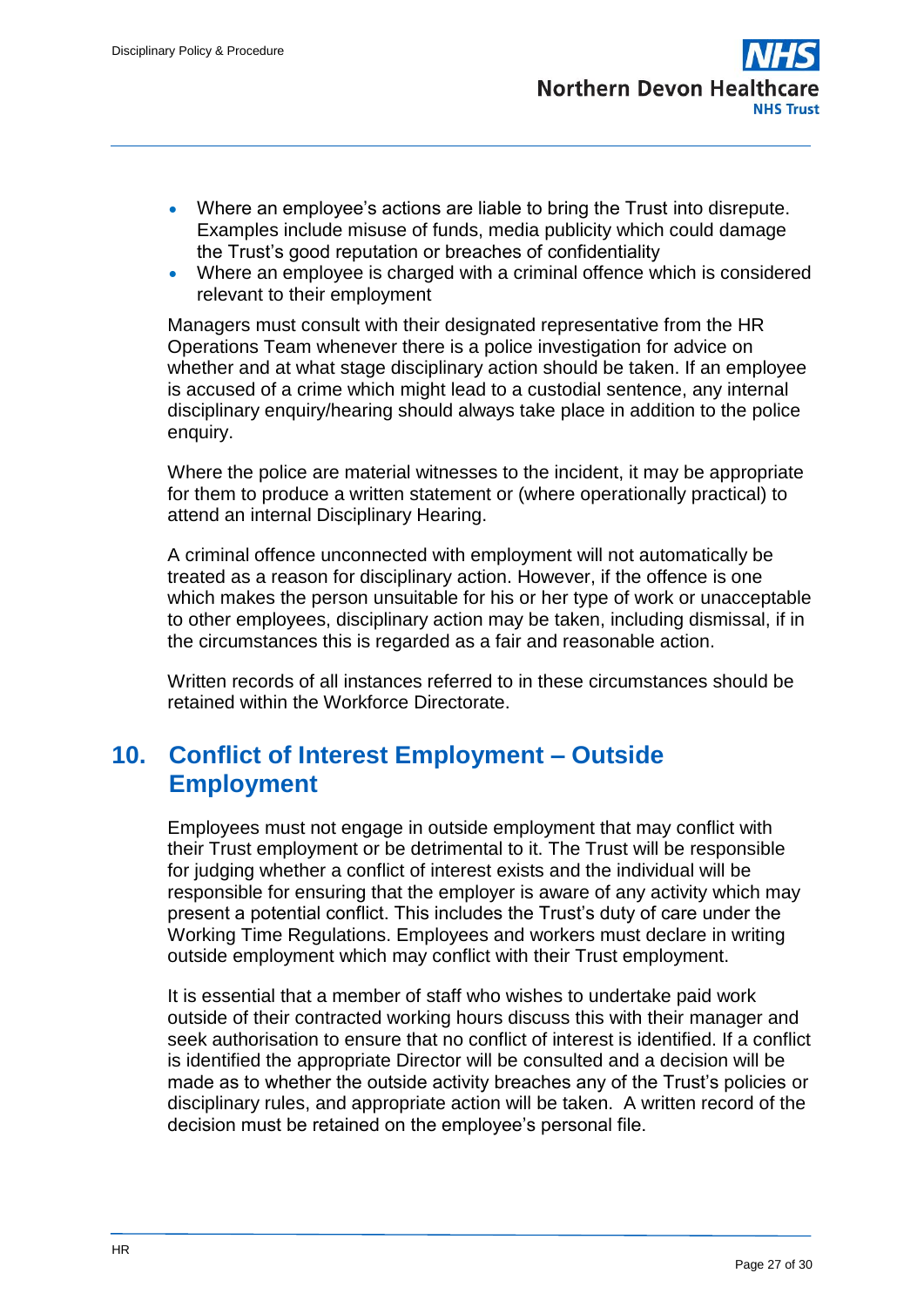

# <span id="page-27-0"></span>**11. Reporting to Professional Bodies**

The Trust may notify the specified statutory body that is responsible for the professional registration of particular groups of staff in all cases of dismissal or resignation connected with adverse findings in civil proceedings or a criminal conviction.

The Trust will also be at liberty to report any other factual information which in its reasonable opinion, believes ought to be in the possession of the employee's professional body, or statutory regulating organisation. The individual affected by disciplinary sanction or dismissal will be notified of this action in the letter confirming disciplinary action or dismissal.

The Trust will ensure that any guidance issued by the relevant statutory body relating to professional registrations which have lapsed or about to lapse is followed when making the notification.

# <span id="page-27-1"></span>**12. Reporting to the Disclosure & Barring Service (DBS)**

Where a proven allegation of misconduct pertains to, or has implications for, the safeguarding of children or vulnerable adults the disciplinary panel must make an assessment whether the matter requires referral to the Disclosure & Barring Service (DBS). Advice and guidance should be sought from the Trust's Safeguarding Leads and/or HR as appropriate.

# <span id="page-27-2"></span>**13. Support for Employees**

It is recognised that the disciplinary process is likely to be a stressful experience for all employees concerned. The organisation has therefore produced Guidance for Employees Involved in the Disciplinary Procedure, which can be found at Appendix I and this will be sent to all employees involved in the disciplinary process. Additionally, advice and guidance on how to cope with stress can be found on the Trust's intranet and the staff counselling service can be accessed through Occupational Health. The rights of staff involved in a disciplinary procedure can be found at Appendix I.

The disciplinary process can also be as equally stressful for witnesses and they should be provided with Guidance for Witnesses, which can be found at Appendix D. Witnesses should also be made aware of the support services available.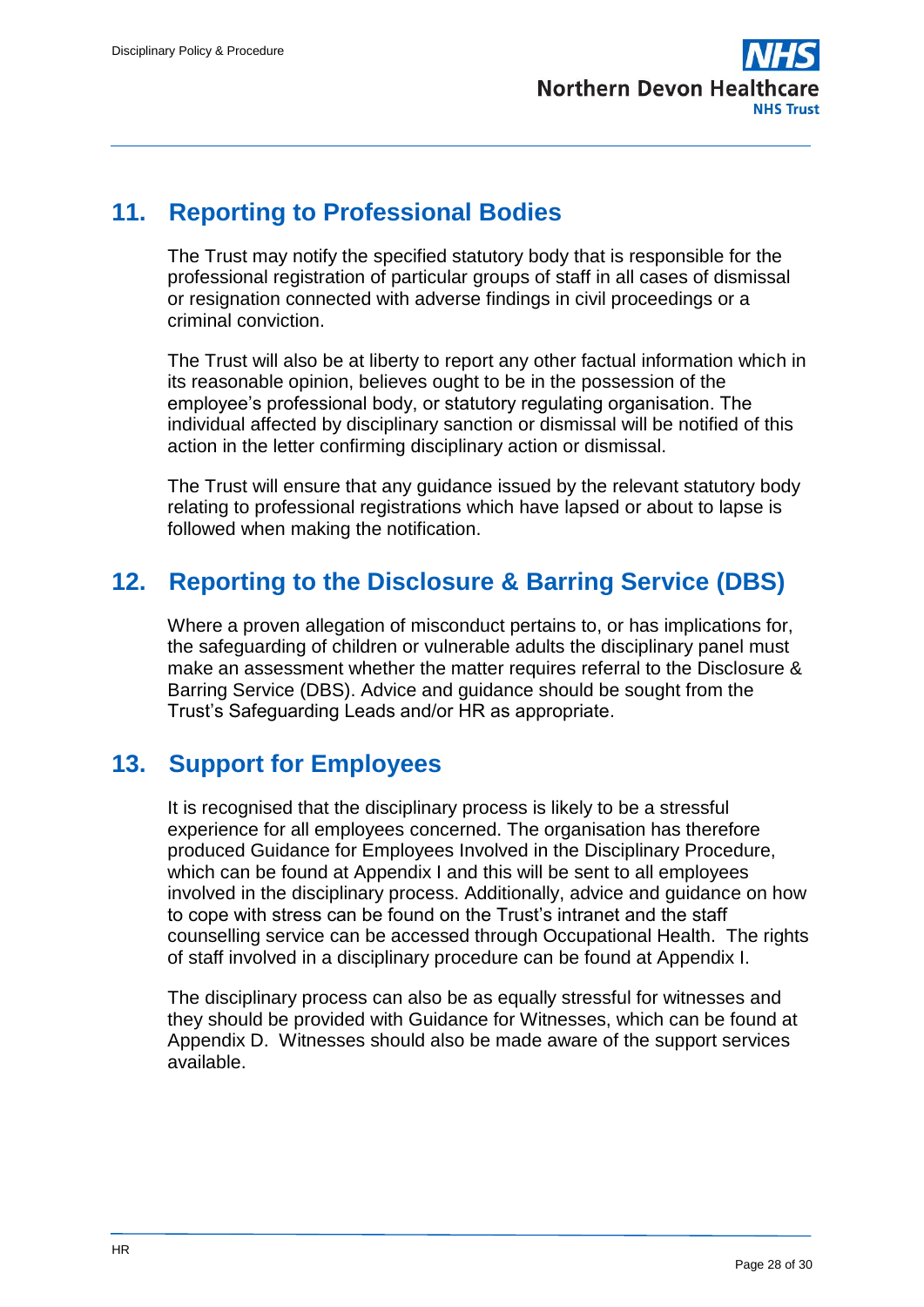# <span id="page-28-0"></span>**14. Monitoring Compliance with and the Effectiveness of the Policy**

## **Standards/ Key Performance Indicators**

- <span id="page-28-1"></span>**14.1.** Key performance indicators comprise:
	- Equality data on employees subject to sanctions under the policy
	- Number of incidences suspension

### <span id="page-28-2"></span>**Process for Implementation and Monitoring Compliance and Effectiveness**

**14.2.** Line managers are responsible for ensuring this policy is implemented across their area of work.

Support for the implementation of this policy will be provided by the HR Team.

**14.3.** Monitoring compliance with this policy will be the responsibility of the HR Team.

Where non-compliance is identified, support and advice will be provided to improve practice.

# <span id="page-28-3"></span>**15. Equality Impact Assessment**

#### **Table 1:Equality impact Assessment**

| <b>Group</b>               | <b>Positive</b><br><b>Impact</b> | <b>Negative</b><br><b>Impact</b> | <b>No</b><br><b>Impact</b> | <b>Comment</b> |
|----------------------------|----------------------------------|----------------------------------|----------------------------|----------------|
| Age                        |                                  |                                  | X                          |                |
| <b>Disability</b>          |                                  |                                  | X                          |                |
| Gender                     |                                  |                                  | X                          |                |
| <b>Gender Reassignment</b> |                                  |                                  | X                          |                |
| Human Rights (rights       |                                  |                                  |                            |                |
| to privacy, dignity,       |                                  |                                  | X                          |                |
| liberty and non-           |                                  |                                  |                            |                |
| degrading treatment),      |                                  |                                  |                            |                |
| marriage and civil         |                                  |                                  |                            |                |
| partnership                |                                  |                                  |                            |                |
| Pregnancy                  |                                  |                                  | X                          |                |
| Maternity and              |                                  |                                  | X                          |                |
| <b>Breastfeeding</b>       |                                  |                                  |                            |                |
| Race (ethnic origin)       |                                  |                                  | χ                          |                |
| Religion (or belief)       |                                  |                                  | Χ                          |                |
| <b>Sexual Orientation</b>  |                                  |                                  | χ                          |                |